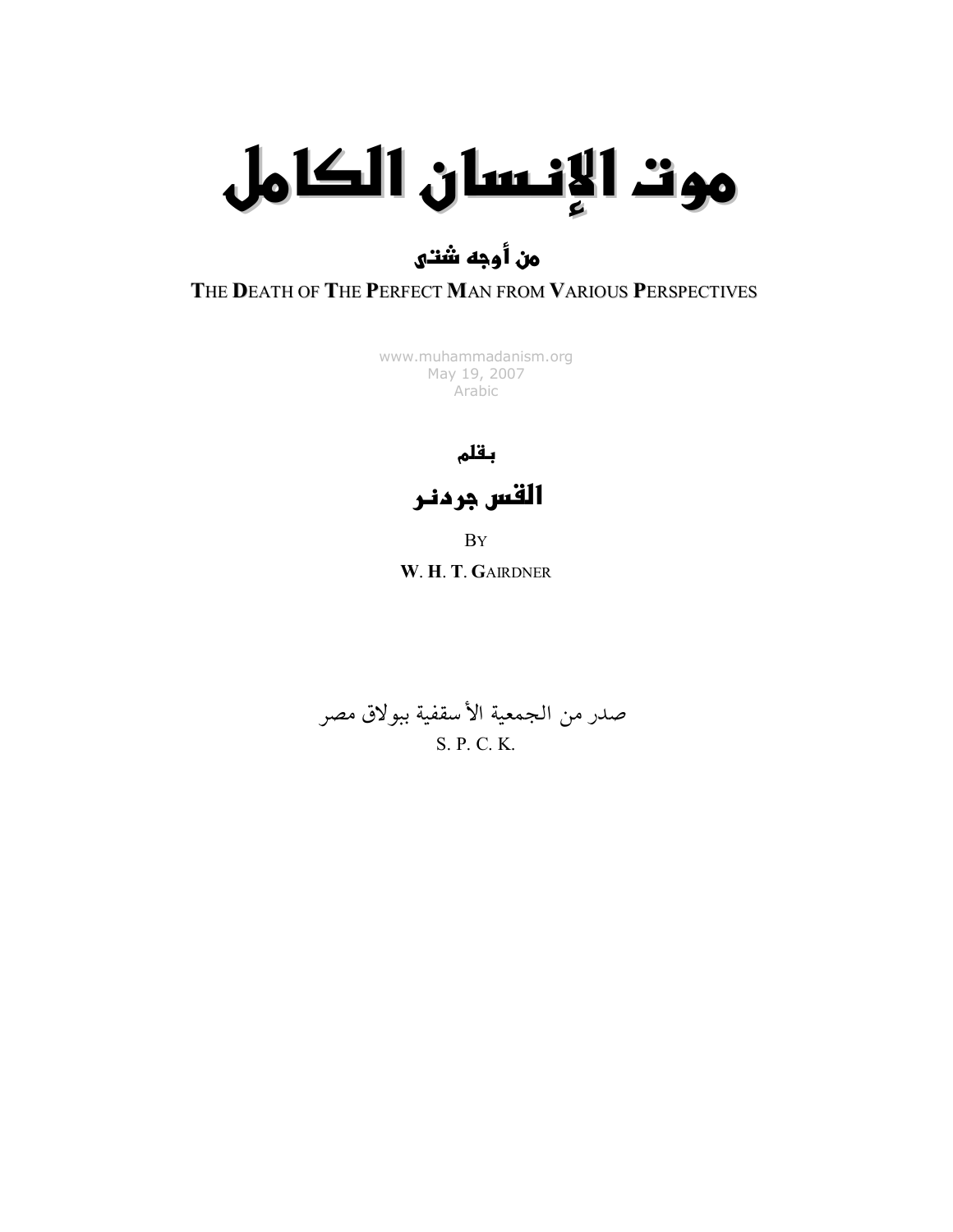فهرست

## طبع في مطبعة النيّل المسيحيّة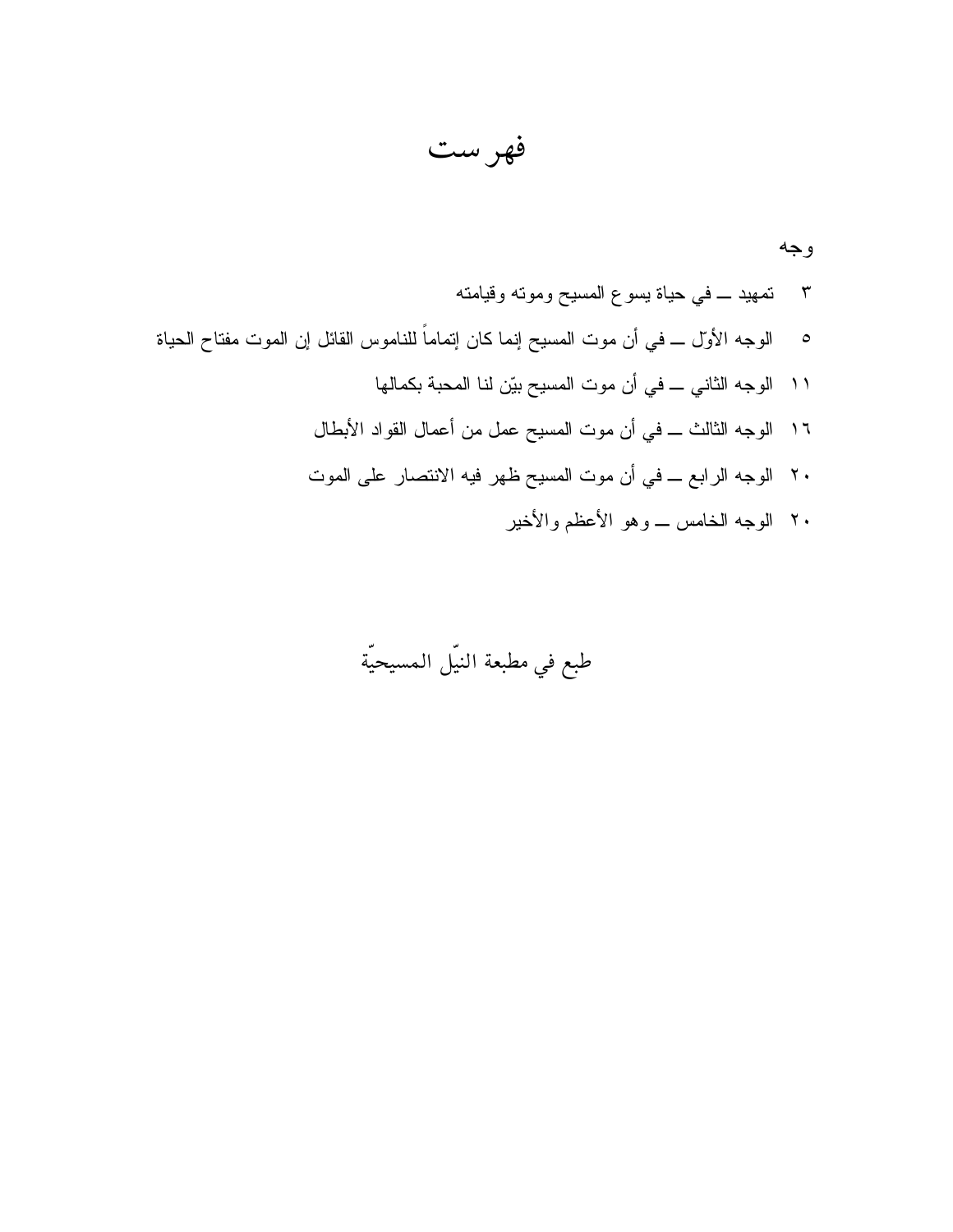إنّ لمعاشر المسيحيين اعتقاداً عجيباً مدهشاً وهو أن عملاً معيناً تمه إنسان معين في زمن معين كان لخير جميع البشر في جميع الأزمنة. ونعني بذلك العمل حياة يسوع المسيح ومونه وقيامته ــ الأمر الذي نمّ منذ نحو ألفيْ سنة.

فإذا كان لهذا العمل ـــ وأهم أوجهه الموت ـــ مثل نلك الأهمية العظيمة فلا يجوز النفريط في جعل نظريتنا فيه بسيطة جداً بل بالعكس لا بدّ أنْ يكون له عدة أوجه ننظر منها إليه. ويمكن درس كل منها والاستفادة منه على حدة. بهذه الطريقة وحدها نستطيع أنْ نكتشف غني الكنوز التي في ذلك العمل حالة كون التفريط في جعل نظريتنا فيه بسيطة جداً يفضيي إلى تجريده من بعض ذلك الغني. ويلوح لنا أن بعض المفسرين المسيحيين قد ارتكبوا بعض الخطإ في كلامهم عن موت يسوع المسيح. فإنَّهم بمحاولتهم أنْ يصلوا إلى أقصى مغازي ذلك الموت أهملوا أهمية الأوجه الأخرى ونظروا فيها من وجهة نظر واحدة فقط. ومما زاد في خطإهم أن نلك المغازي البعيدة المر مے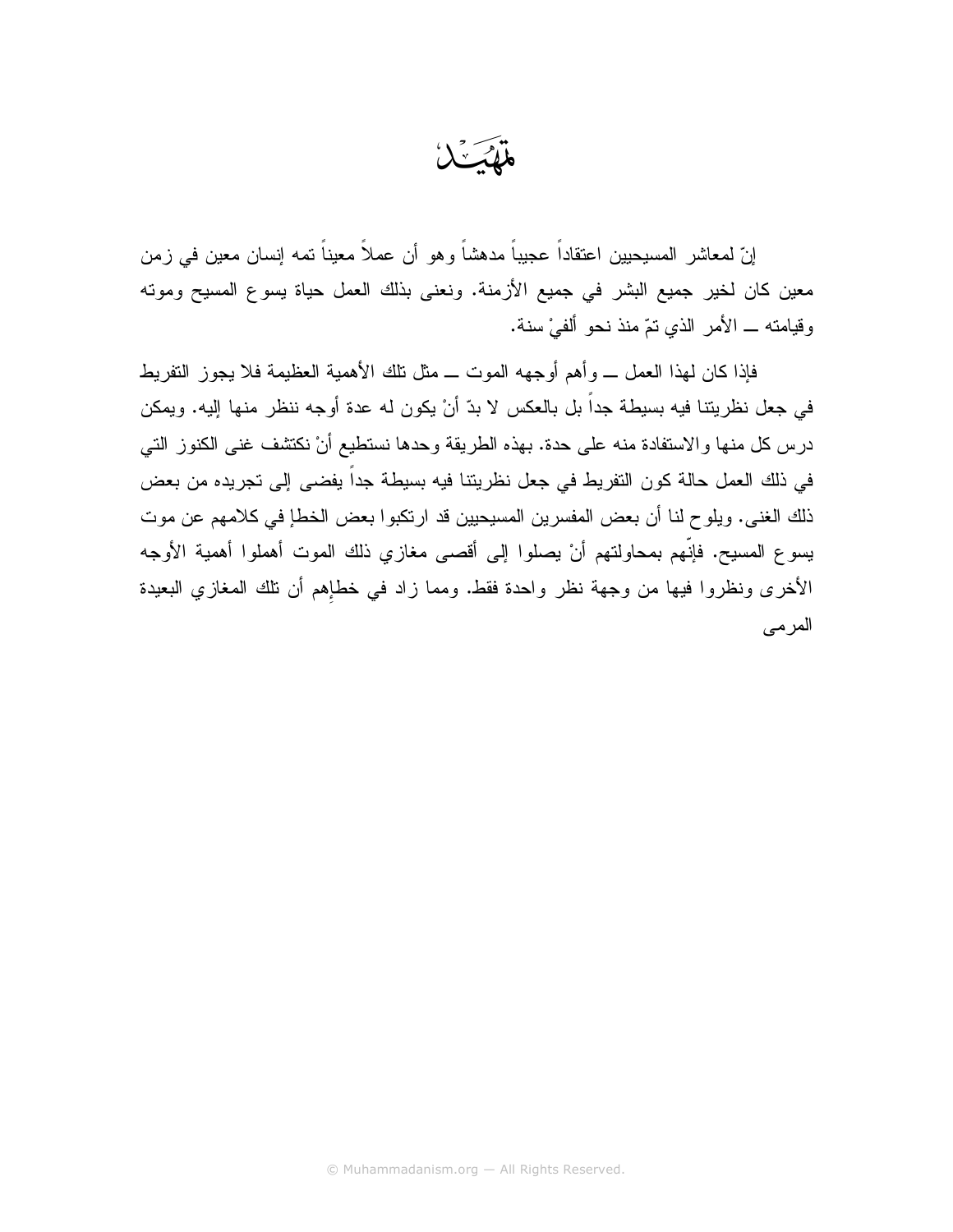لا يتأتى الوصول إليها إلاَّ بمساعدة الأوجه الأخرى. فلا يتوهمن أحدٌ أنّ لكل عمل من أعمال الله وجهة واحدة مهمة وأوجهاً أخرى غير مهمة أو غير لازمة بل إن جميع الأوجه متصلة بعضها ببعض وأبعدها مرمى منداخل بسائر الأوجه الأخرى.

وسندرس في الفصل المقبل نلك الأوجه على حدة مبتدئين من أبسطها ومتجهين نحو أبعدها مرمى. ولا نظهر أهمية العلم إلاَّ بربطها جميعها معاً. ولـهذا الخطة فائدة أخرى وهي أن الذين لا يستطيعون أنْ يسلموا بالوجه الأبعد مرمى من هذه العقيدة سواء كان لتعصب أو لقلة خبر ۃ بقبلو ن الوجه الأوسط وبسلمو ن به

#### $2005$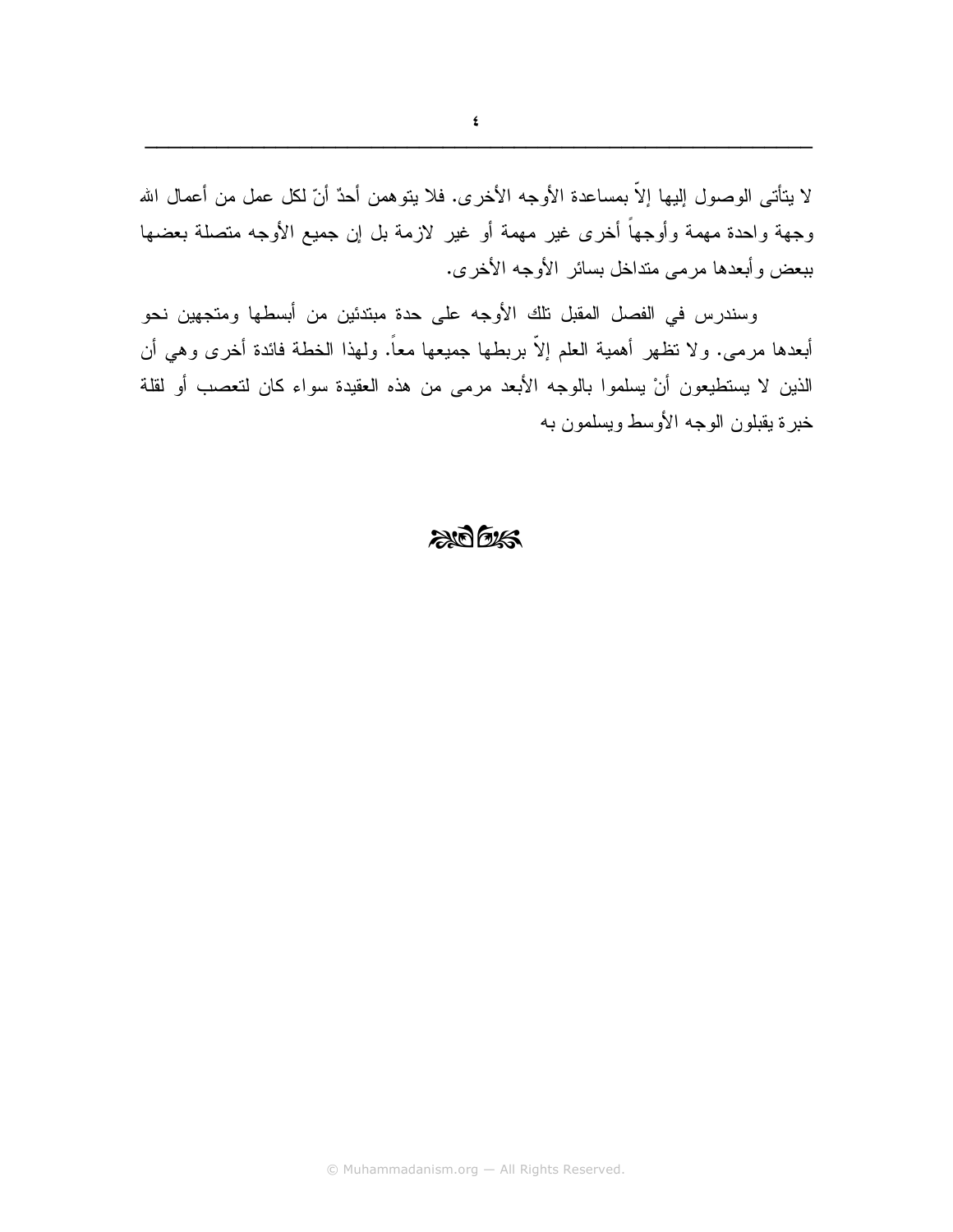### الوجه الأول ﴿ في أنّ موت المسيح كان إنما إتماماً للناموس القائل إنّ الموت مفتاح الحياة ﴾

من أبلغ ما نطق به السيد المسيح من الأيات الكبيرة المعنى البعيدة المغزى قوله إن «من طلب أنْ يخلص نفسه يهلكها ومن أهلكها يحييها»

وتظهر أهمية هذا القول من كونه القول الوحيد المدون في البشائر الأربع كلها وكونه قد قيل في أربع أحوال مختلفة. وسنذكر تلك الأحوال لنبين على الأخص أن المسيح لم ينطق بذلك القول إلاّ لأنه نعليم ملائم لكل الأحوال

إن نص الآية المُشار إليها وارد في (لوفا ١٦: ٣٣) في معرض الحديث عن نهاية العالم \_ الأمر الذي سيتم بغتةً. وقد أوردنا هذا النص أولاً لأنه أعمّ تصريح للناموس القائل إن الموت مفتاح الحياة ونعيدها هنا «من طلب أنْ يخلص نفسه بهلكها ومن أهلكه يحييها»

وأورد متى هذه الآية عند ختام وصابا المسيح للأنثىي عشر نلميذاً عند إرساله إياهم أول مرة فقال «من وجد حياته يضيعها. ومن أضاع حياته من أجلي يجدها» (متى ١٠: ٣٠)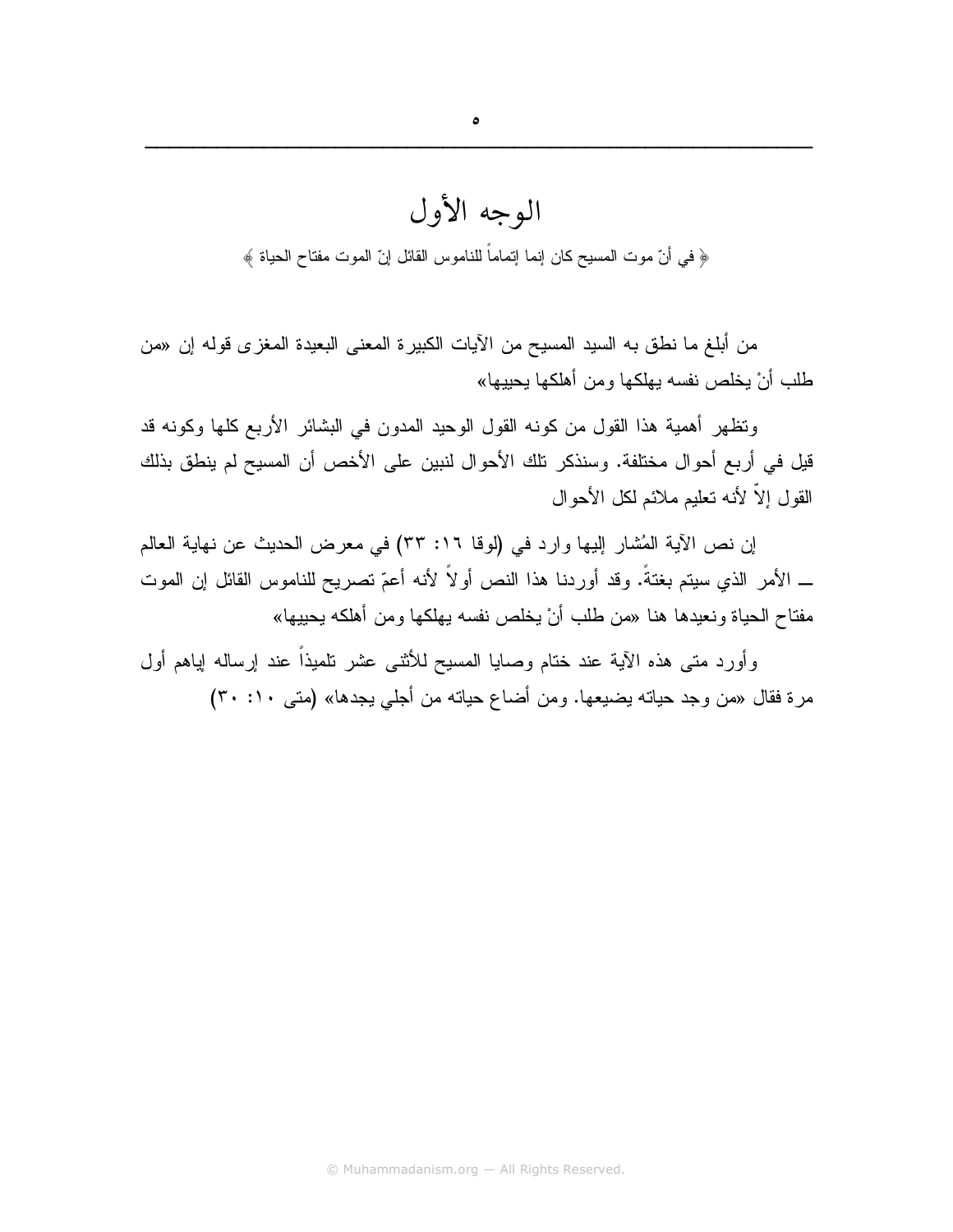و أخبر السيد تلاميذه مر ة عن موته (و هي أول مر ة أنبأهم فيها عن ذلك) فحاول بطرس أنْ يرجعه عن عزمه. فقال: «من أراد أنْ يخلص نفسه يهلكها. ومن يهلك نفسه من أجلي يجدها» (متى ١٦: ٢٤)

وأخيراً إذَّ بدأت ظلال الموت تكتنف نفسه قال لتلاميذه قبيل ذلك بيوم أو يوميْن: «من يحب نفسه بهلكها. ومن يبغض نفسه في هذا العالم يحفظها إلى حياة أبدية» (يوحنا ١٢: ٢٥)

إنّ سبب قوله (في آيتيْ متى ٢٠: ٣٩ ومتى ١٦: ٢٩) «من أجلي» هو إن التطبيق كان بذل النفس الذي كان مطلوباً من أنباعه. على أنه كان يعتبر ذلك المبدأ ناموساً عاماً كما يتضح لكَ ولا سيما من القرينة في آية يوحنا ١٢: ٢٥ إذْ بيّن السيد إنه جاء خاضعاً لذلك الناموس قبل كل من سواه ويليه نلاميذه الذين جاءوا بعده وبه. لذلك يصح اعتبار الأيات الأربع التبي أوردناها مبدأ عاماً بقطع النظر عن القيد المرتبطة به وهو قوله: «من أجله» أو بتأويل هذا القيد إلى قولنا: «من أجل أحسن شيء في هذا العالم»

ولَّنا في هذه الآيات الأربع إشكالان ينقسم كل منهما إلى عبارتيْن. والمهم لدينا أنْ ننظر في الإشكال الثاني ولكننا لا نستطيع إدراكه إلا بفحص الإشكال الأول الذي يمكن بسطه على الوجه الآتي: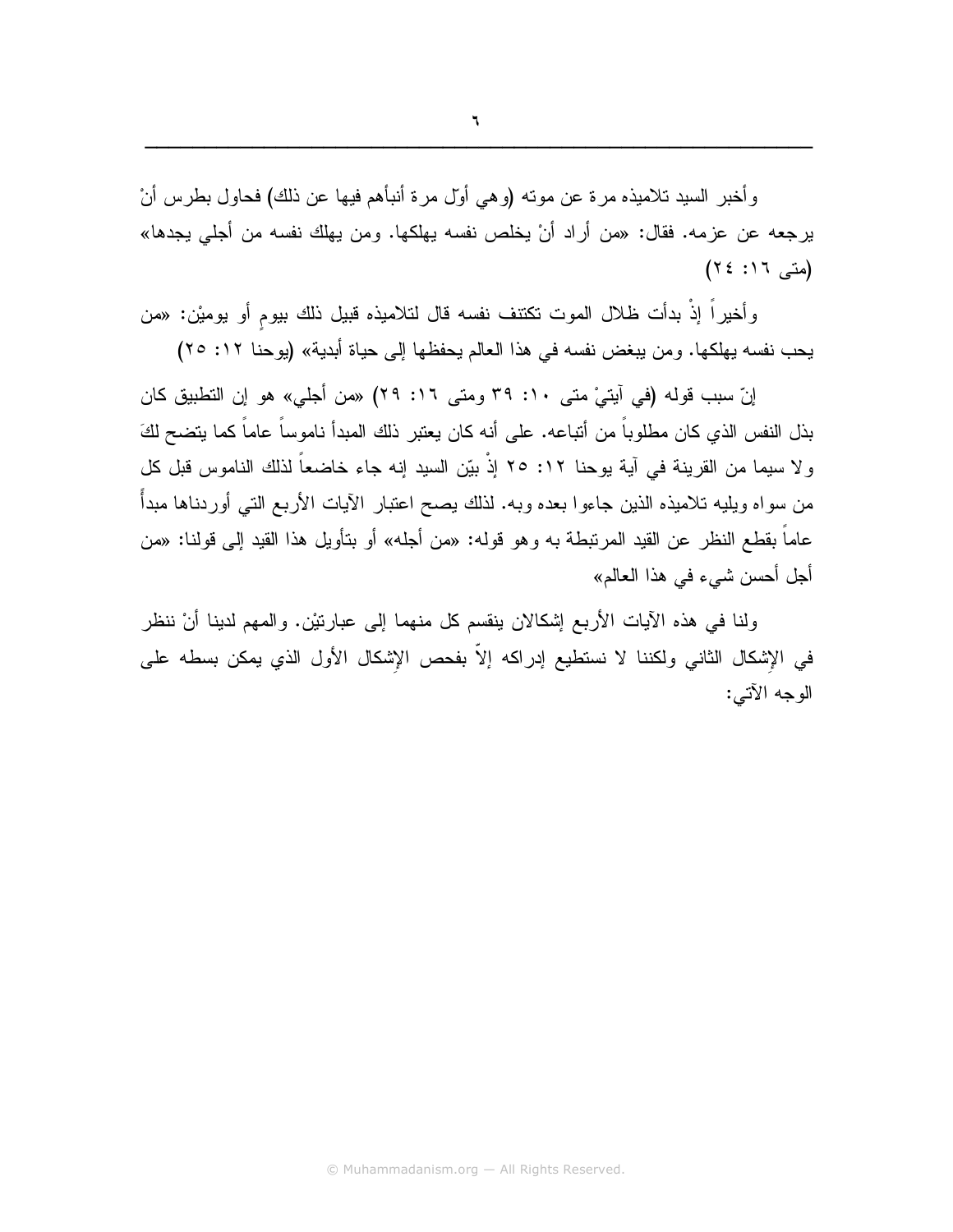من طلب أنْ يخلص<br>من وجد<br>من أراد أنْ يخلص<br>من رحب

فكأن الكتاب يقو ل: لقد كان المنتظر ٍ أنْ يُقال إن حياة الإنسان هي أثمن شيء في هذا العالم إذ ليس للإنسان إلاّ مقدار معين منها فيجب أنْ يُحافظ عليه. أو كان المنتظر أنْ يُقال مهما يحدث يجب على الإنسان أنْ يطلب أنْ يخلص نفسه أو يجدها أو يسعى ليخلصها أو يحبها ــ فما أغرب أنْ يُقال إذاً إن الذين يفعلون ذلك يفشلون ولا يبلغون غايتهم بل بالعكس

ولماذا؟

إن نصوص الآية نبيِّن لنا السبب. فقيمة الحياة هي ما يتممه الإنسان في هذا العالم. أو هي الطريقة التي يسير فيها. إن الغاية التي يتوجه نحوها. وبعبارة أخرى إن حياته وإنْ نكن «وحيدته» (مزمور ٢٢: ٢٠) فقيمتها إنما هي بهذه الأمور. فإذا أحبها حباً مجرداً عن تلك الاعتبارات. أو طلب أنْ يخلصها أو يجدها أو أحبها في ذاتها ولذاتها فإنه بنفس وجدانه إياها بفقدها اذْ بدر ك أنه و جد شبئاً لا بساو ي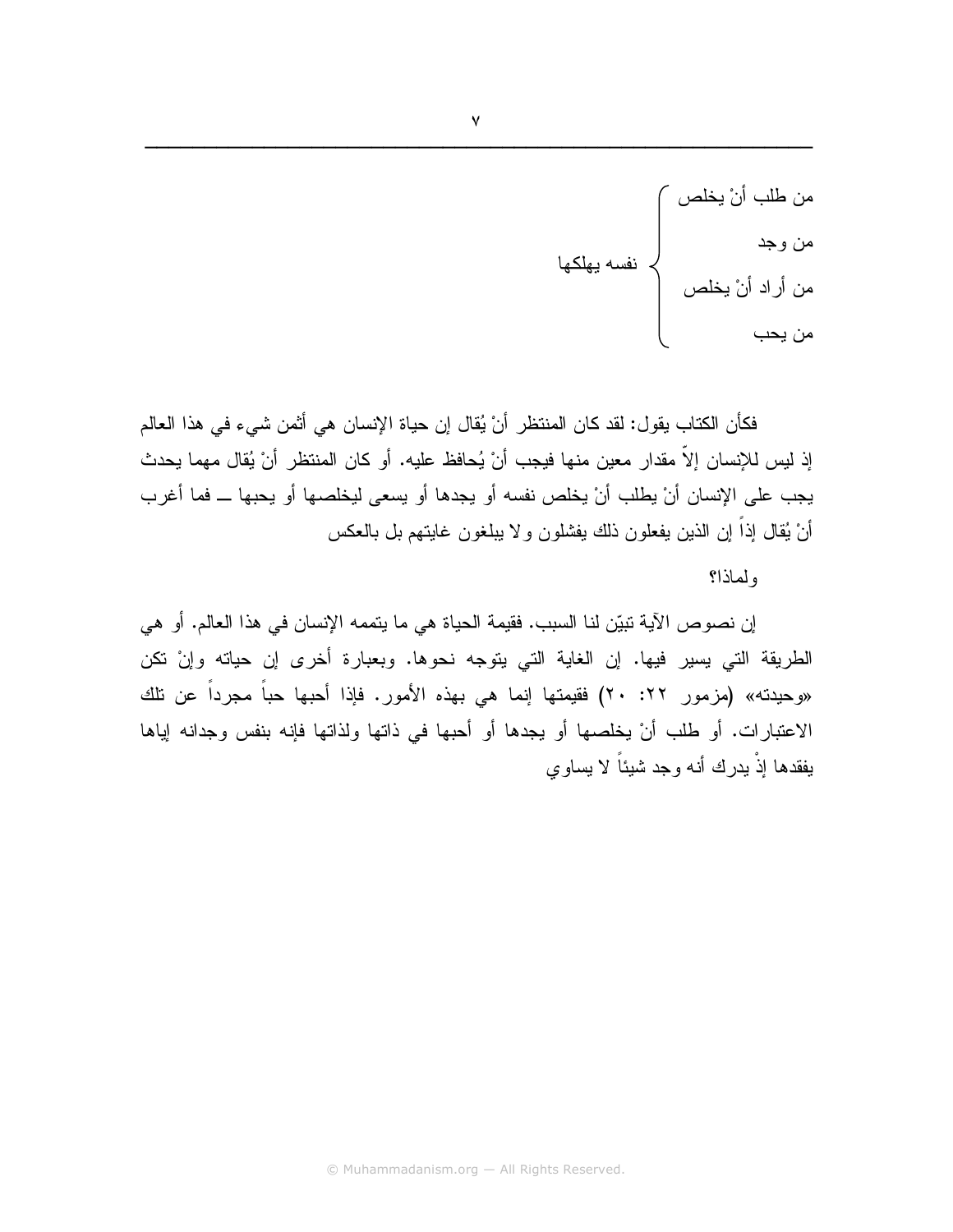النّعب الذي بذله وإنه قد خلص شيئاً لا يستحق الخلاص وقد أحب شيئاً لا يستحق الاقتناء. فنر ي أن نفس حياتنا الوحيدة لا تستحق أن نطلب أن نخلصها بأي مسعى وكل مسعى من المساعى

اعتبر ذلك في الجندي الأسبرطي الذي هرب وحده من الدفاع عن مضيق ثرموييلي ضد الفرس. فإنه أحب حياته وأراد أنْ يخلصها وبالفعل خلصها. ولكنه خسر كل ما يجعل الحياة ذات قيمة ـــ حب الوطن واحترام الآخرين ـــ فلما عاد إلى وطنه لم يرَ من مواطنيه إلاّ صدوداً واحتقاراً فوجد أن الحياة التي سعى لإنقاذها قد فقدها وللحال أهلك بيده ما كان قد أصبح بلا قيمة

فإذ علمت ذلك سهل عليك فهم الإشكال الثاني:



إن ظاهر هذا الإشكال أشد غرابة من الإشكال الأول. ولكن الحل الذي بسطناه بوضح لنا المعنى وهو أن الذي يفضل مبدأ على حياة بدون مبدإ أو الذي يشخص ببصره إلى غاية معينة في هذه الحياة وإلى جميع الأمور التي هي علة وجود الحياة ويتمسك بها ولو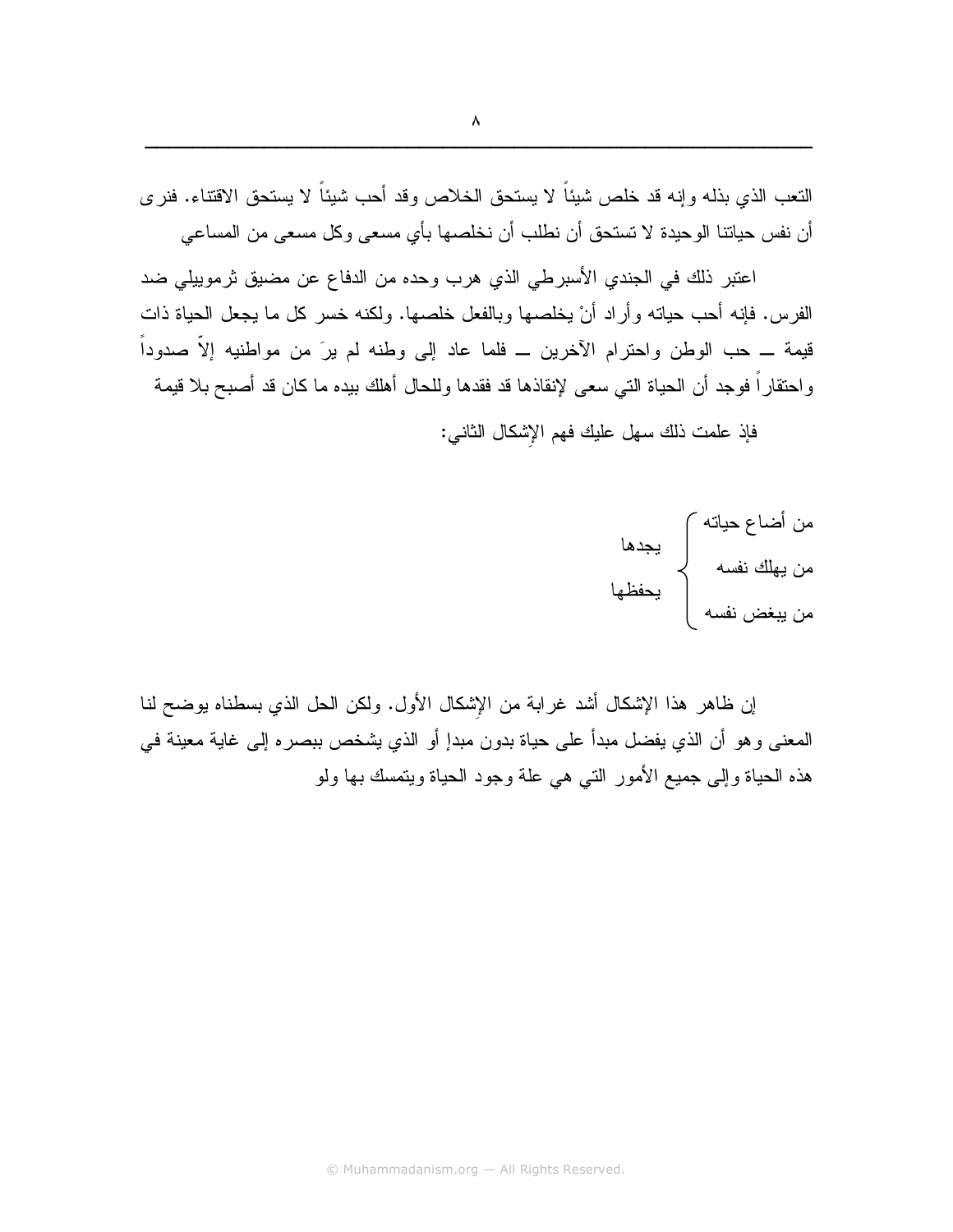كلفه ذلك فقدان الحياة نفسها ـــ إنّ مثل هذا الرجل بفقدانه حياته يجدها ويخلصها ويحفظها كما وجدها الأبطال الذين دافعوا عن مضيق ثرموييلي فاكتسبوا ثناء وطنهم واستراحة ضميرهم وخلدوا لأنفسهم اسماً لا يزول

ترى كيف طبق المسيح هذا الناموس على نفسه؟

لا ينكر أحد أن تطبيقات هذا الناموس كثيرة لا يحصر ها عدد وليست جميعها مما يقتضبي الموت الجسدي أو الطبيعي. فالرجل الذي يرفض مثلاً مركزاً سامياً لأنه مقيد بشرط مخل بالشرف يضرّ في الظاهر بنفسه كأنه يبغض حياته لإهماله خيراً جوهرياً لمها. ولكنه في الحقيقة يخلص نفسه لأن النفس بعد تجربة كتلك نبدو بأسمى مجاليْ القوة والنشاط. ولو قبل ذلك المركز السامي لأصيبت حياته الأدبية بالموت. وهكذا الواعظ الذي يفضل الشهرة على الإخلاص والأمانة. والغازي الذي يفضل الغزو على العدل. والناجر الذي يفضل الغني على الأمانة. فإن أمثال هؤلاء يجدون أخيراً أن حياتهم قد أصبحت عدماً. نعم ربما يربحون العالم كله ولكنهم يخسرون أنفسهم والحياة التي ضحوا بكلَ شيء في سبيل تخليصها

فالموت الجسدى إذاً لا يدخل بالضرورة في نطبيق الناموس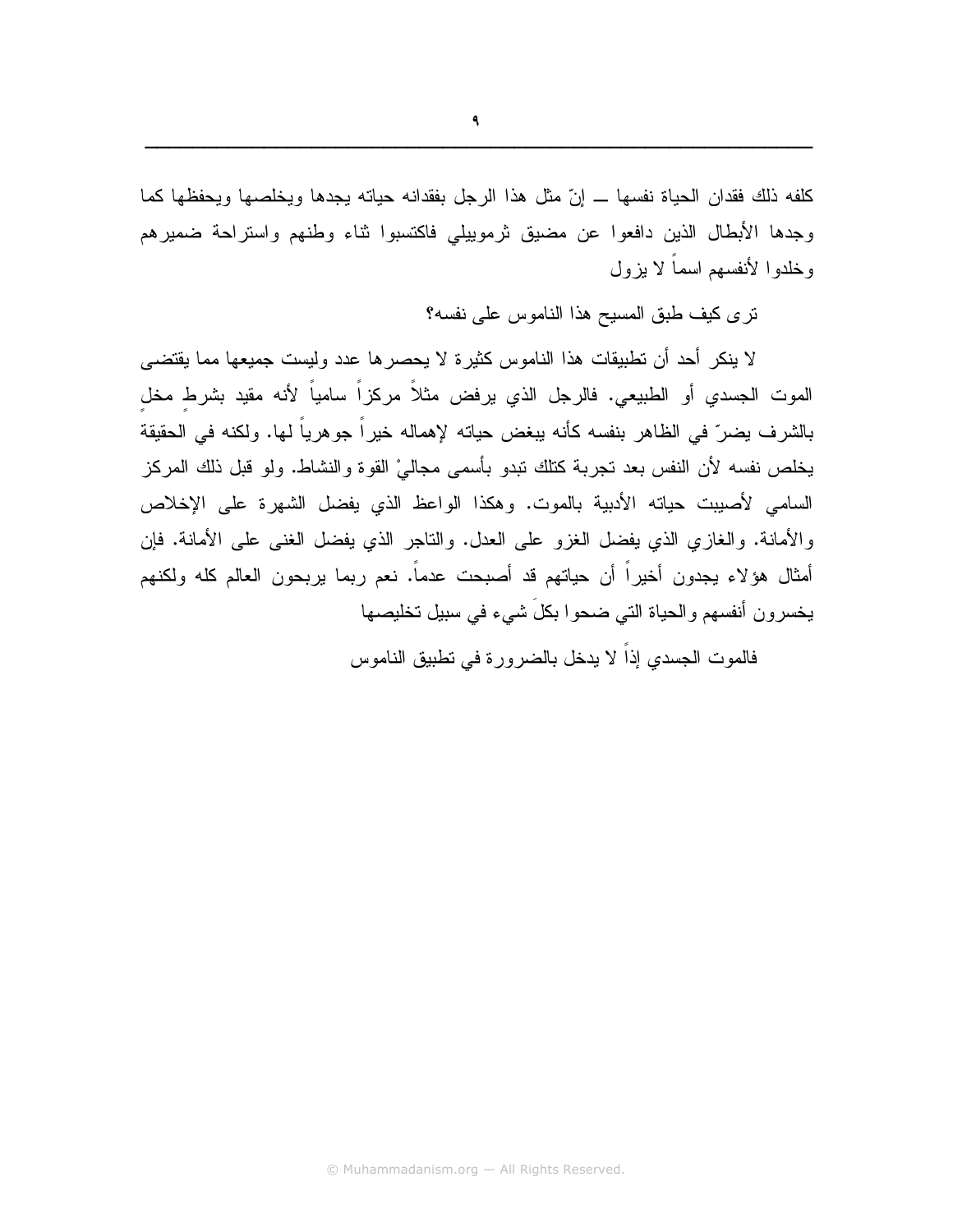الذي نحن بصدده. وختام الأمر أن الإنسان يجب أنْ يكون مستعداً ليخسر ليس أمراً حيوياً فقط بل الحياة نفسها ــــ أيْ أن يفضل المبدأ الأسمى ــــ الله ــــ على الحياة الجسدية نفسها

فواضح إذاً إننا إذا اعتبرنا يسوع المسيح القدوة العليا وإذا صدق أن يسوع المسيح أراد أن يجعل نفسه مثلاً على صدق هذا الناموس الذي وضعه فلا يجب أن يجعل المثل على ذلك مجازياً نظرياً فقط بل حقيقياً عملياً وعليه يجب أن يعطى القدوة العليا بتفضيله موت الجسد على غايته العليا و لا يكفي أن «يفضل» ذلك مجرد تفضيل فقط بل أن يرضي بالموت بطيبة خاطر

وإلاَّ فكيف كان يمكنه أن يبرهن لنا الحقيقة العظمى المنطوي عليها النصف الآخر من الإشكال أي إن الذي يموت ويفقد حياته في سبيل الله إنما ينقذ تلك الحياة؟ فهو يجب أن يموت لكي يقوم ثانياً. وإن موته وقيامته بالمجد هما اللذان أثبتا لنا هذه الحقيقة. ولولا ذلك ما كان المسيح يصلح لأن يكون قدونتا العظمى. فلماذا نماحك ونقول إن ذلك الموت لم يكن ليتفق مع عظمة المسيح ومقامه باعتباره نبيّاً؟ إن الواقع بعكس ذلك

#### $206$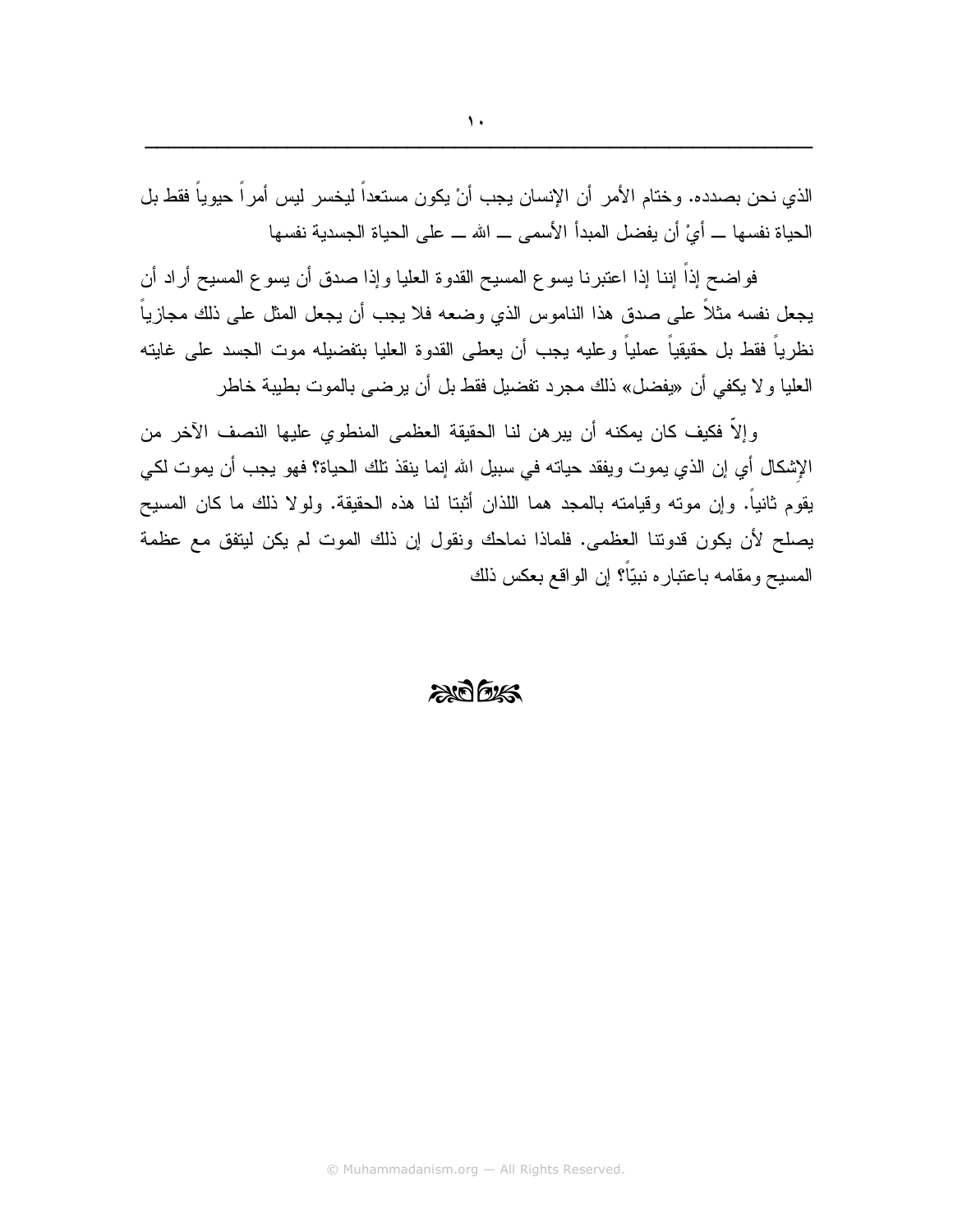لا حاجة بنا أن نثبت أنّ بذل النفس عن الآخرين أسمى الصفات الممدوحة بين الأمم والقبائل المختلفة فإنها هي المحبة حتى الموت وبها نبلغ البشرية مراتب الفضيلة أي يصل الإنسان إلىي ذروة الإنسانية لأن الفضيلة أعظم مميزات الإنسان

وإذا علمت ذلك أفلم يكن أمراً لا مندوحة عنه أن الإنسان الكامل ــ النموذج الطَّاهر ـــ تظهر فبه هذه الصفة؟

فهذا الاعتبار شبيه بما نقدم في المقال السابق أيْ إن الإنسان النموذجي يجب أن تثبت فيه أسمى نواميس الفضيلة وإلاّ فكيف يكون نموذجاً محسوساً وكيف يستطيع أن يجعل نفسه مثالاً لجميع الأمكنة والأزمنة؟ فيدهشنا أن البعض ينكرون هذه الحقيقة بل هذا الامتياز الذي هو لذلك الإنسان النموذجي لغير علة سوى الادعاء بالغيرة على مجده وكرامته

إن المحبة هي أعظم ما في هذا العالم وهي نقرب الإنسان من الله وأسمى درجاتها وظواهرها المحبة حتى الموت. فلقد كان من المنتظر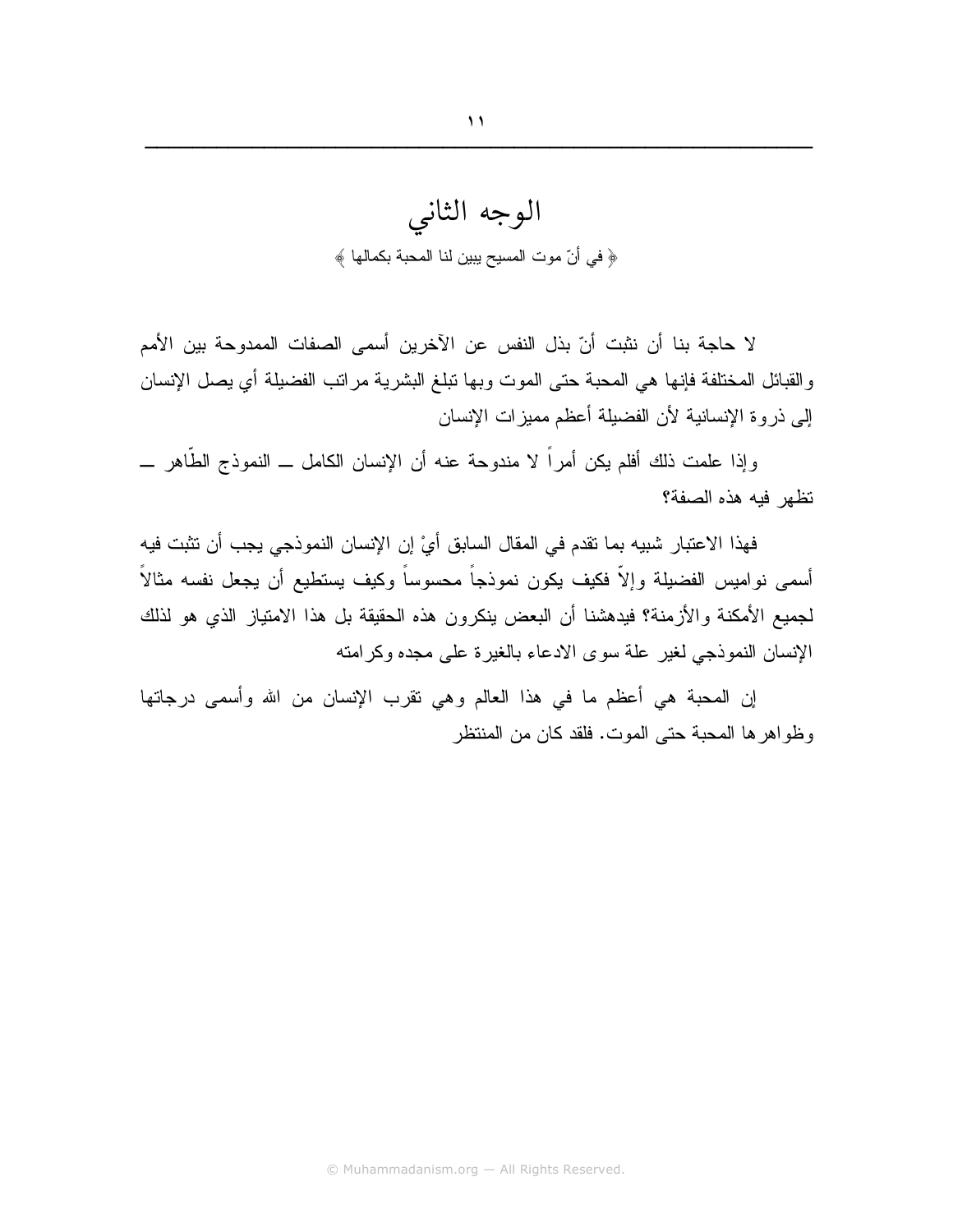إذاً إن الإنسان النموذجي يظهر هذه الصفة السامية. أما وقد وقع ذلك «الممكن» فليس لنا إلاَّ أن نحني رؤوسنا إجلالاً واحتراماً ساجدين. قال أحد كاتبي العهد الجديد «كان يليق الخ» أيْ إن الأمر كان قد أصبح في حيز ِ الجمال الأدبي

وقد ردد يسوع المسيح نفسه صدى هذه الحقيقة في إحدى عظاته فقال: «ليس لأحد حب أعظم من هذا أن يضع أحد نفسه لأجل أحبائه» (يوحنا ١٥: ١٣)

وقال في موضع أخر: «أنا هو الراعي الصالح والراعي الصالح يبذل نفسه عن الخراف... أعرف خاصتي وخاصتي تعرفني... وأنا أصنع نفسه عن الخراف» (يوحنا ١٠: ١١  $(10 -$ 

إننا عند تلاوتنا هذه الكلمات تخطر في بالنا أفعال الكثيرين من الأبطال المجيدين. فالأب الذي يدخل بيتاً محترقاً لينقذ أولاده. ورجل القبيلة الذي يفضل الموت على أن يبوح بمكمن رئيسه. والشاب الذي يقذف بنفسه إلى الأمواج لينقذ المشرفين على الغرق. والجندي الذي يثبت في موضعه حتى الموت لكي ينقذ فرقته. والرجل الذي يثب إلى البحر لإنقاذ غيره ـــ وألوف من أمثال هذه الحوادث المخلدة في سفر الإنسانية هي أسمي ما يظهره الإنسان من صفات وأخلاق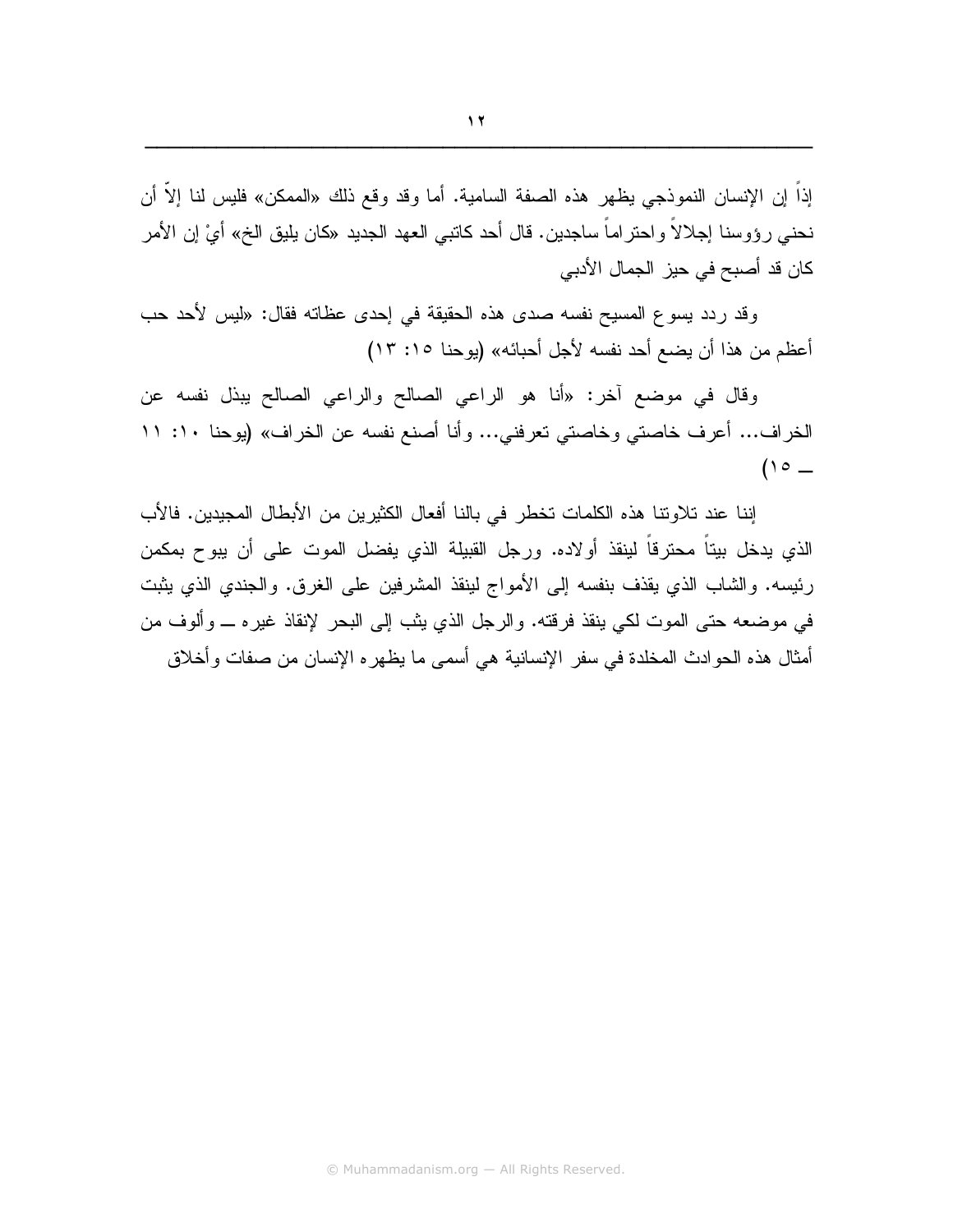وكلما اشتدت فظاعة الموت وكان طوعاً واختياراً ازداد مجد العمل. فكم بالحرى إذا كان الموت بطيئاً وفظيعاً كالصلب؟ وكم بالأحرى إذا كان ذلك ناتجاً عن طوع واختيار وفي الإمكان اجتنابه في أية دقيقة كانت؟ أما كنا نقول إن تلك المحبة قد بلغت منتهاها؟ أما كنا نقدم لمن يتصف بها أسمى تاج المجد؟ فبهذا الاعتبار كان يجب أن يموت المسيح

وبهذا الاعتبار نتمثل موته مجداً ـــ الأمر الذي ينكره أولئك الذين يجهلون المجد الحقيقي. ونحن لا نعرف حقيقة المحبة إلاّ من عمله وبلك نرقى إلى نقدير قيمته. قال الكتاب: «بهذا قد عرفنا المحبة إن ذاك وضع نفسه لأجلنا فنحن ينبغي لنا أن نضع نفوسنا لأجل الإخوة» (ابوحنا  $(17:5$ 

ومن خصائص هذه المحبة إن كل فرد يشعر أنها له شخصياً ـــ أيْ إن المسيح وضع نفسه لأجل شخصياً. قال بولس الرسول: «… الذي أحبني وأسلم نفسه لأجلي» (غلاطية ٢٠ ٢٠)

وإذ كان بذل النفس «لأجل الأحباء» أسمى أنواع المحبة فما عسى أنْ يقال عن بذل النفس لأجل الأعداء؟ لا شكَّ أن مثل نلك المحبة فوق طاقة البشر . قال الكتاب: «فإنه بالجهد يموت أحد لأجل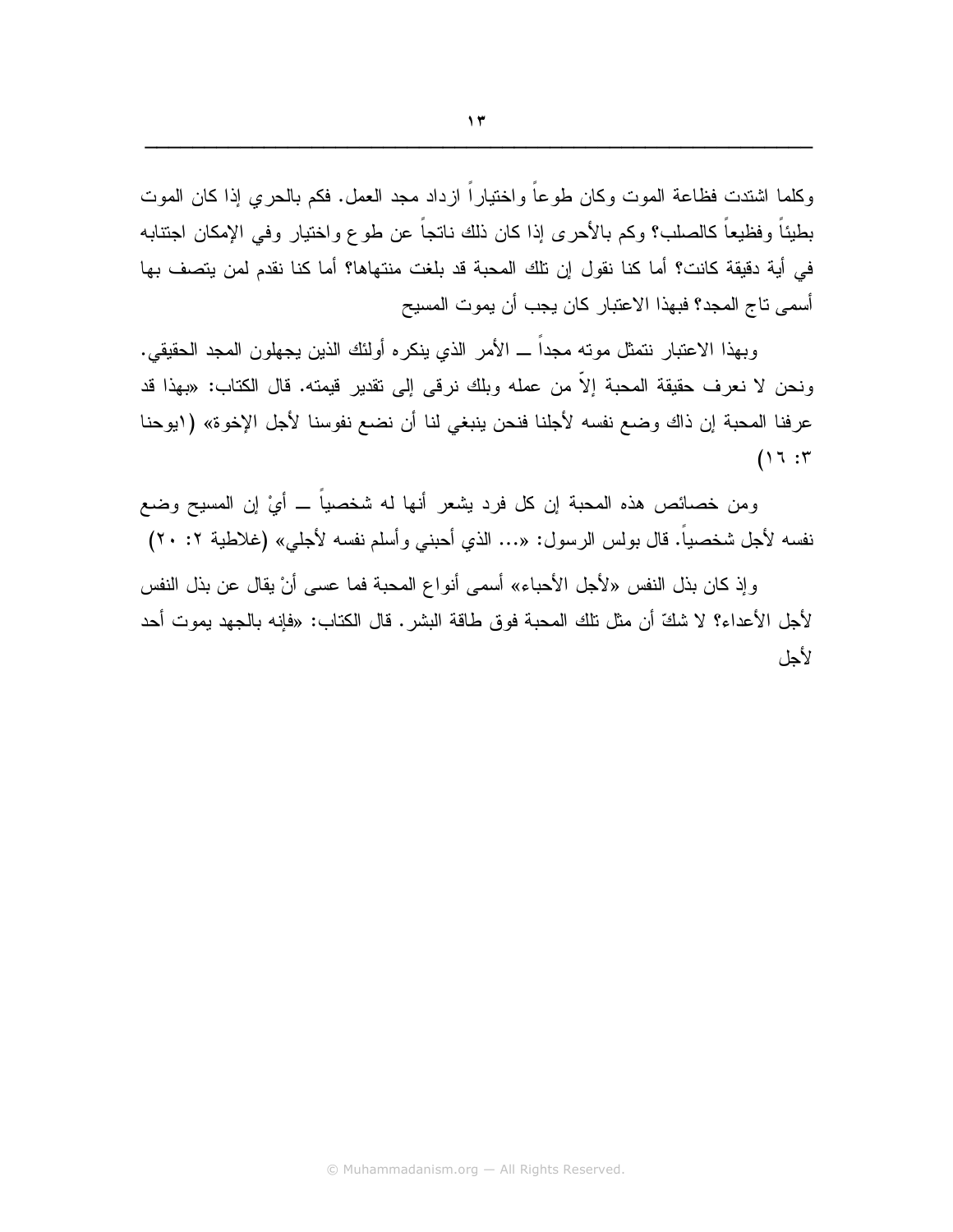بار . ربما لأجل الصالح يجسر أحد أيضاً أن يموت» (رومية ٥: ٧ و ٨)

في هذه الآية أمران حريان بالاعتبار وقد رأينا أن أولهما أسمى أنواع المحبة أي بذل المسيح نفسه عن الأعداء هو استعلان لمحبة الله. وليت شعري كيف كان يصح أن يقال هذا لو لم يكن الله في المسيح مصالحا العالم لنفسه (٢كورنثوس ٥: ١٩) حقاً أن بذل أحد أبناء الناس نفسه ما كان يمكن اعتباره عملاً من أعمال المحبة الإلهية. ولكن هذا هو الواقع وهو من أغرب أمور العالم. فمحبة الله ومحبة المسيح هما شيء واحد لا غيرٍ. ومحبة المسيح للخطاة حتى الموت هي مقباس محبة الله لمهما

إن بذل النفس أمر مستطاع عند الله. وبذلك النفس الإلهي نم بالعمل الفدائـي الذي قام بـه المسيح. ولو أنكرنا ذلك على الله نعالى لم نرفع شأنه بهذا الإنكار بالنسبة إلى الإنسان بل رفعنا شأن الإنسان بالنسبة إلى الله تعالى

على أننا لا يجب أن نخرج عن موضوعنا الآن وهو أن المحبة حتى الموت هي أسمى ظواهر هذه الحياة ولا سيما إذا كانت موجهة إلى من ليس أهلاً لها ومن ينكرها ويجحد فضل صاحبها.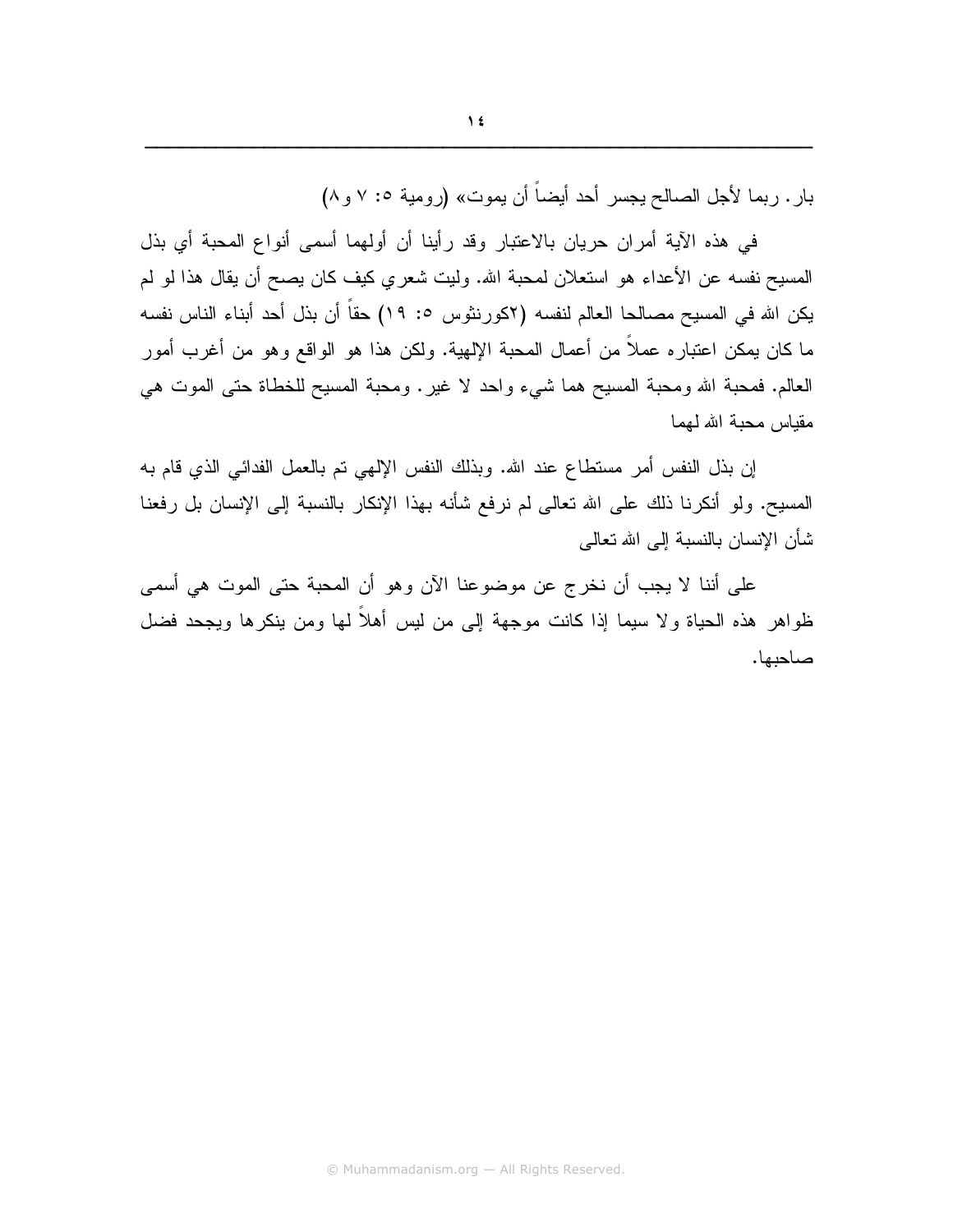وإذا صدق ذلك فإن أعظم أبناء الإنسان ونعني به الإنسان النموذجي ــ النبي الذي نطق بسيرته وأعماله كما نطق بفمه ـــ كان يجب أن يموت نلك المينة ليربح أسمى أكاليل المجد. ومن أنكر أن المسيح فعل ذلك بحجة إن ذلك الإنكار يزيد في مجد المخلص فقد أساء فهم الحقائق إساءةً عجيبةً

قال الكتاب: «إن محبة المسيح تحصرنا... واحد قد مات لأجل الجميع... البار من أجل الأثمة» (٢كورنثوس ٤٥: ١ و ١بطرس ٣: ١٨) فلنعترف بأن هذه هي المحبة الفائقة الوصف والحدود وأنه لا يسعنا إلاَّ أن نقبلها بشكر لا يمكن أنْ يعبر عنه

#### $206$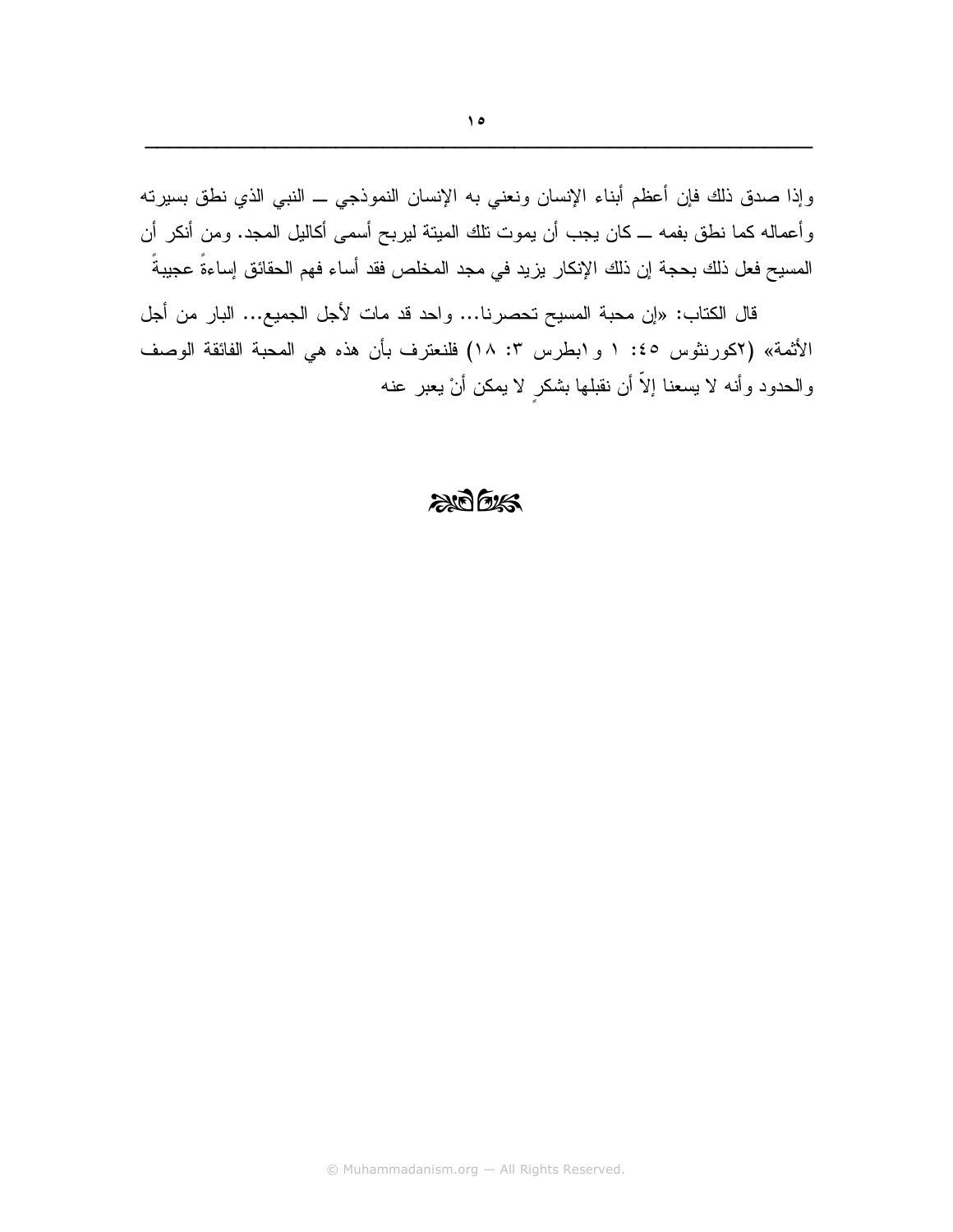إن أول شرط يُطلب من الضابط الشجاع المخلص هو أن يشاطر رجاله أخطار الحرب ومصائبها ومخاوفها وبلاياها. وقد لُوحظ في معارك الحرب الكبرى أن الضباط الإنكليز كانوا يعيشون مع أفراد الجيش عيشةً واحدةً فيقاسمونهم سائر الأخطار والمصائب ويتعرضون للموت أكثر مما يتعرض العساكر ولذلك أحبهم جنودهم وأخلصوا لهم الطاعة ولم يحجموا عن الإقدام على كل ما كان يطلب منهم مهما تعظم الأخطار . ولم يتفرد ضباط الإنكليز وحدهم بهذه الصفة بل شاركهم فيها غيرهم في كل زمان في جميع الأوطان. ومن الجهة الأخرى يُقال إنه عندما سقطت إحدى المدن في هذه الحرب ظهر أمر غريب وهو أنه بينما كانت جنود الحامية نتضور من الجوع وتأكل الفيران والجرذان كان الضباط ينتعمون بأطايب الأطعمة فيأكلون في الفنادق ويعيشون في الأبنية الفاخرة. ولذلك لم يكن ينتظر من الحامية أن تفعل أمراً كثيراً في سبيل المهجوم أو الدفاع وفعلاً لم تفعله

فالتاريخ يشهد أن كل من اشتهر من قواد العالم كان يشاطر جنوده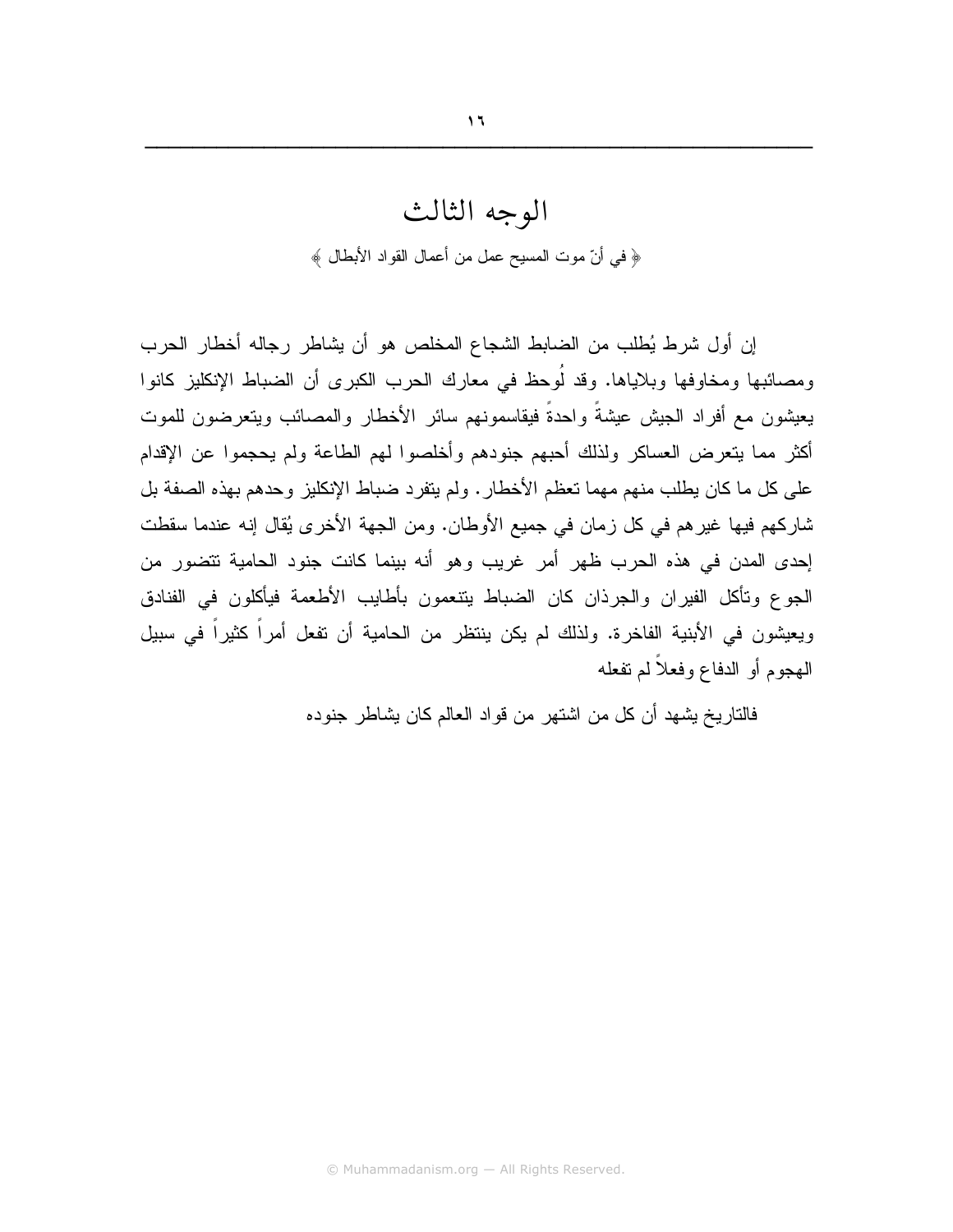السر اء و الضر اء بل بعاني أكثر ً مما بعانونه من الصعاب و المشقات

مثال ذلك أنه لما عاد إسكندر الكبير من غزوة الهند إلى بابل اضطر أن يمر بجيشه في صحار ي بلو خستان القاحلة حيث هلك جانب كبير ٍ من جنو ده من شدة العطش. ففي ذات يو م بينما هم متعطشون إلى جرعة ماء اكتشفوا في جوارهم حوضاً صغيراً جمعوا منه بعد الجهد الجهيد كأس ماء وجاءوا بها إلى الاسكندر . وإذ رفعها إلى شفتيه أبصر عيوناً شاخصةً إليه فسكب الماء على الأرض قائلاً «إنني لا أحجم عن معاناة الآلام التي يعانيها جيشي هذا!» فلا عجب إذ ذاك أن جيشه كان مستعداً أن يقتحم معه معامع الهلاك. وكذلك فعل داود أيضاً فإنه وهو في أحوال شبيهة بما ذكر سكب كأس الماء أمام الرب وأبي أن يشربها. ويحكي عن أحد قواد الإنكليز في أيام حروب نابليون أنه بينما كان ملتهباً من شدة العطش وقد جيء إليه بكأس ماء بارداً أبصر إلى جانبه جريحاً بطلب جرعة ماء فحرم القائد نفسه وأعطى الماء لذلك الجريح

أما يسوع المسيح فكان قائداً في حرب ـــ أعظم ـــ حرب تعب ومشقة وعناء وموت ــــ حرب شهرها إبليس والعالم والخطية. ونقصد بقولنا إنه كان قائداً إنه وحده قام بعمل الخلاص وأن نشر ذلك العمل كان يقتضي تجنيد جيش من الأتباع. أفلا ترى إذاً أن آلام هذا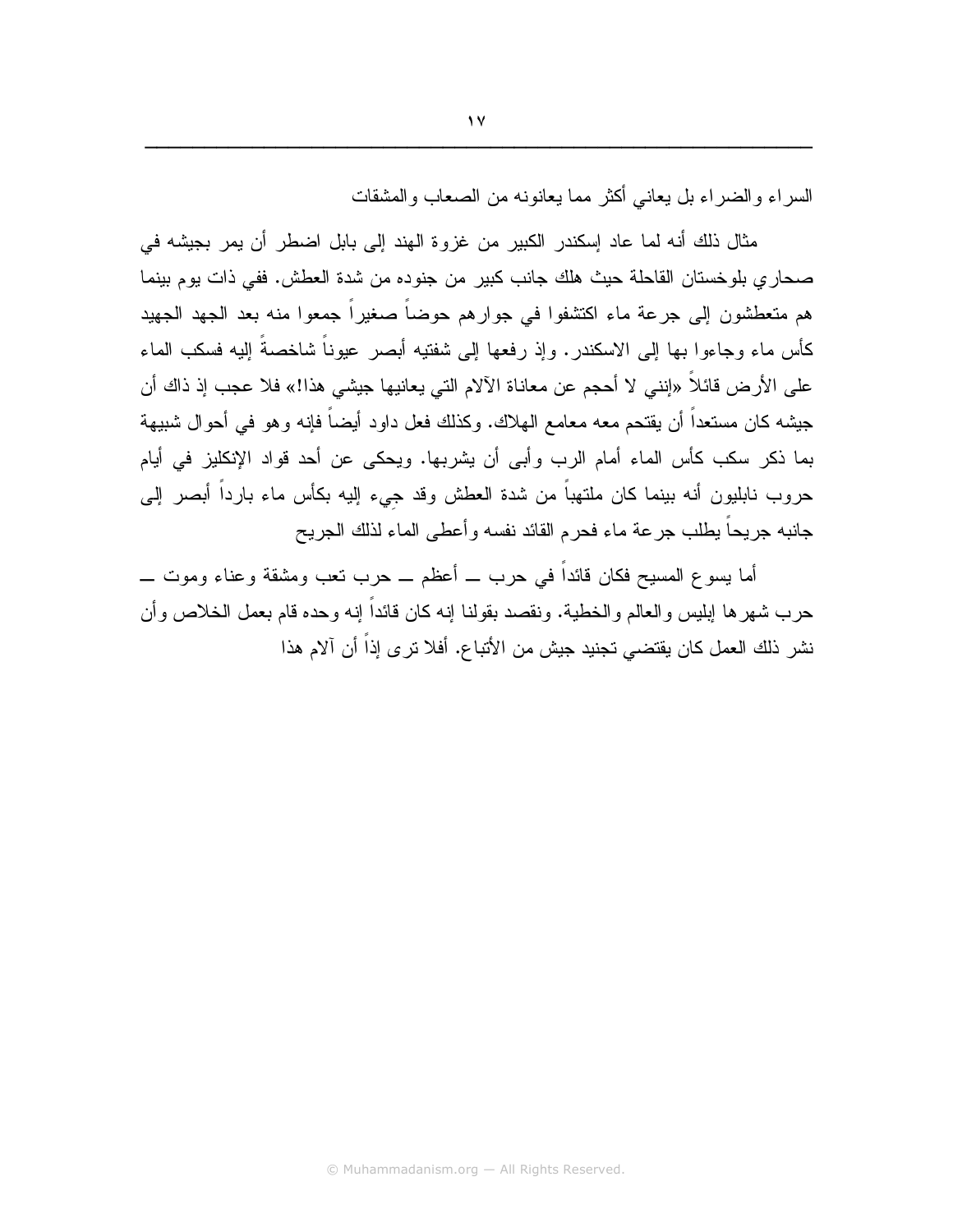القائد كان ضرورية باعتبار لياقته وكقائد وأنه لا بدّ له من صبرورته «رجل أوجاع ومختبر الحزن». ولو لم يكن كذلك ما كان يجوز له أن يتوقع من أتباعه أن يرضوا باحتمال الآلام. قال الكتاب:

«لأَنَّهُ لاَقَ بذَاكَ الَّذي منْ أَجْله الْكُلُّ وَبه الْكُلُّ وَهُوَ آت بأَبْنَاء كَثيرينَ إِلَى الْمَجْد أَنْ يُكَمِّلَ رَئِيسَ خَلاَصهمْ بِالآلاَمِ» (عبر انيين ٢: ١٠)

ومعنى قوله «يكمل» أيْ يحوز على تمام الكفاءة. والكفاءة في جهاد كهذا تعني تحمل أعظم الآلام

فإخواننا الذين يطعنون في نصوص الفصول التي يختتم بها بشائر الإنجيل يجب أن ينظروا إلى حادثة ألام المسيح الفظيعة من هذه الوجهة فإذا نظروا إليها كذلك لم يروا فيها عيبا بل لا بد أن يتفقوا معنا إذْ ذاك على أنه بتلك الآلام وحدها «كلل المسيح بالمجد والكرامة» (عبرانيين ٢: ٩) وأن نلك الآلام هي التي أهلنه للقيادة العليا في نلك الحرب الهائلة

وإذ صدق ما قلناه وجب أن يكون الموت من جملة نلك الألام لأنه أعظم أنواعها بل هو أعظم ضحية يطلب من الجندي نأديتها. وقد قال الشاعر هوراس الروماني: «ما أمجد وأسمى أن يموت المر ء عن وطنه» ونحن نقول ما أمجد و أسمى أن يموت المر ء عن ملكوت الله»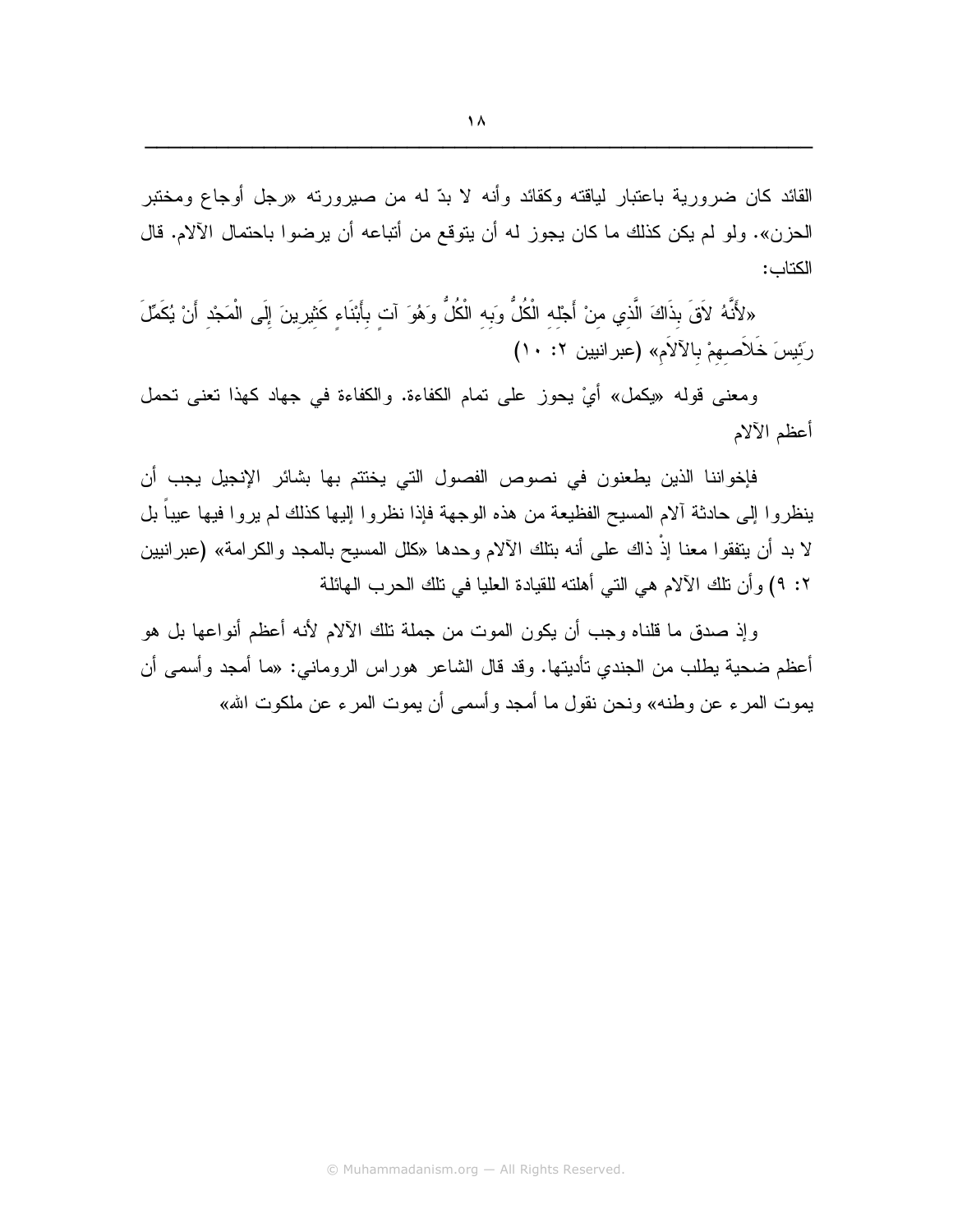فما بال الجهال يصيحون ويصخبون عندما يُقال لمهم إن القائد الأعظم قد مات ميتةً الأبطال و احتمل طوعاً من عناء الآلام ما نتوء تحته ر اسيات الجبال. ألا يجب أن نعترف بأن ذلك الموت كان باعتبار الوجهة الأدبية أمراً و اجباً.؟ قال الكتاب: «ولكن الذي وضع قليلاً عن الملائكة يسوع نر اه مكللاً بالمجد والكرامة من أجل ألم الموت لكي يذوق بنعمة الله الموت لأجل كل واحد» (عبر انيين ٢: ٩)

إن الملائكة لم يكن في وسعها احتمال ذلك الأمر. لذلك قال «فَإِذْ قَدْ تَشَارَكَ الأَوْلَادُ في اللَّحْم وَالدَّم اشْتَرَكَ هُوَ أَيْضـاً كَذَلِكَ فيهمَا لكَيْ يُبيدَ بِالْمَوْتِ ذَاكَ الَّذِي لَهُ سُلْطَانُ الْمَوْت أَيْ إِبْليسَ» (عبر انيين ٢: ١٤)

أجل إن قائد تلك الحرب يجب أن يقتاد جيشه حتى إلى الموت

وربِّ معترض يقول: إنَّ القائد العظيم لا يعرَّض نفسه للهلاك لأن الحاجة إليه عظيمة لادار ة صفوف القتال

نقول إن الديانة المسيحية تجمع دائماً بين المتناقضات المستحيلة فأمامنا قائد ضحى بنفسه حتى الموت معطياً بذلك أسمى قدوة للبشر. وأمامنا أيضاً قائد حي لا يستطيع أن يمسه الموت يأذيً إذْ يقول:

«لا نَخف. أنا هو الأول والآخر. والحي وكنت ميتاً. ها أنا حي إلى أبد الآبدين آمين. ولـي مفاتيح الـهاوية والموت»

#### $2007$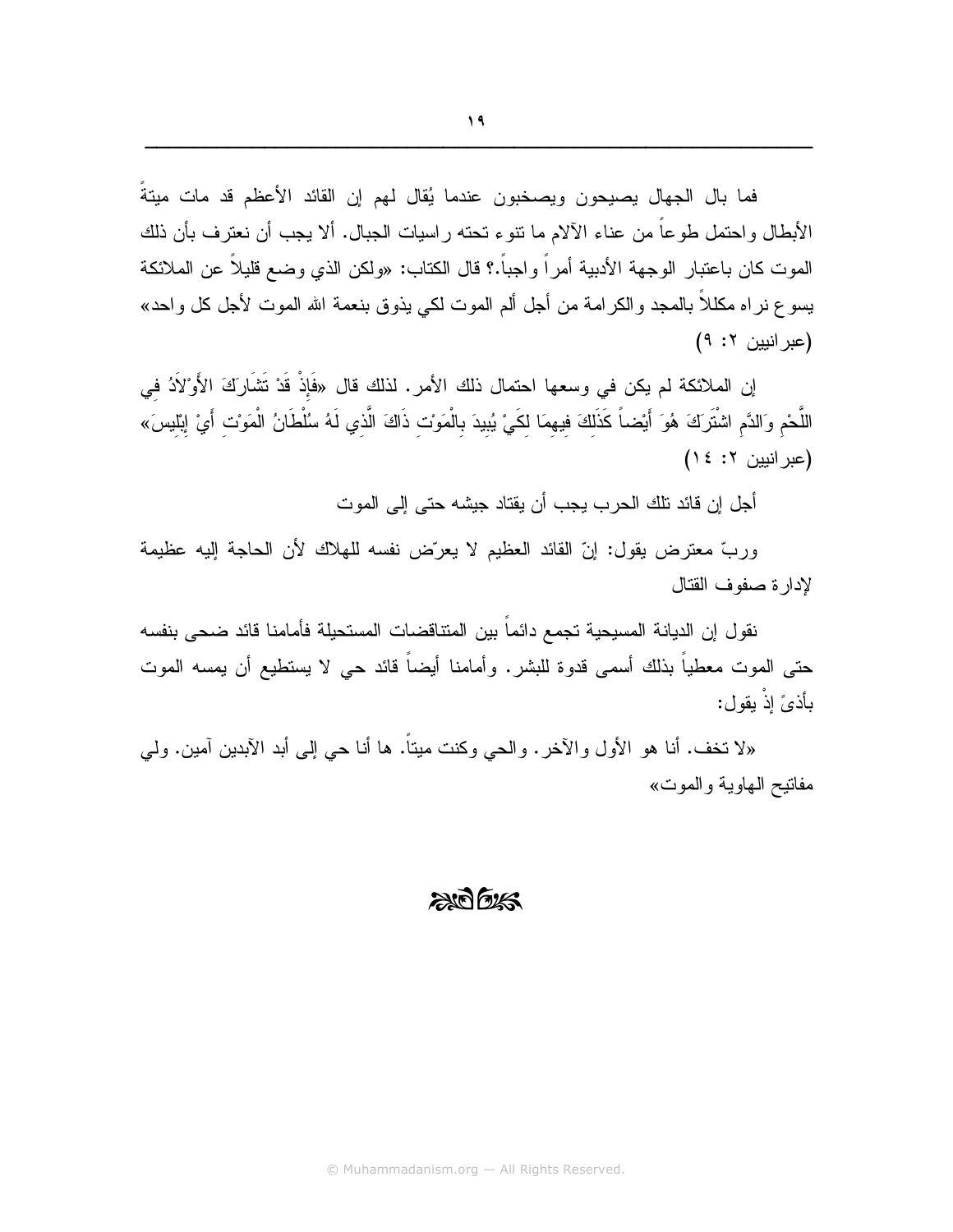نظرنا سابقاً في لياقة موت المسيح باعتبار ه قائداً يفعل شخصياً جميع ما ينتظر ه من أتباعه وهو الجهاد حتى الموت. وننقدم الآن لنبحث بنفصيل أنمّ عن الحرب التي شهرها ذلك القائد وعلى من شهرها؟ والجواب عن هذيْن السؤاليْن يوضح لنا ضرورة موت القائد ولياقته بوجه أتمّ

أما العدو الذي أثيرت الحرب عليه فكان إبليس والغرض من إثارتها إطلاق الإنسان من عبودية الخطية والموت. قال صاحب الرسالة إلى العبر انيين «ولكن الذي وضع قليلاً عن الملائكة يسو ع نر اه مكللاً بالمـجد والكرامـة من أجل ألم المـوت لكـي يذوق بنـعمـة الله المـوت لأجل كل واحد» (عبر انيين ٢: ٩)

إن البشرية كانت قد ذاقت الموت بل شربت كأسه حتى الثمالة. والموت على ما يقول الكتاب نتيجة الخطية والخطية دخلت إلى العالم بواسطة قوة الظلام. فلما جاء ملء الزمان جاء قائد مملكة النور لبطلق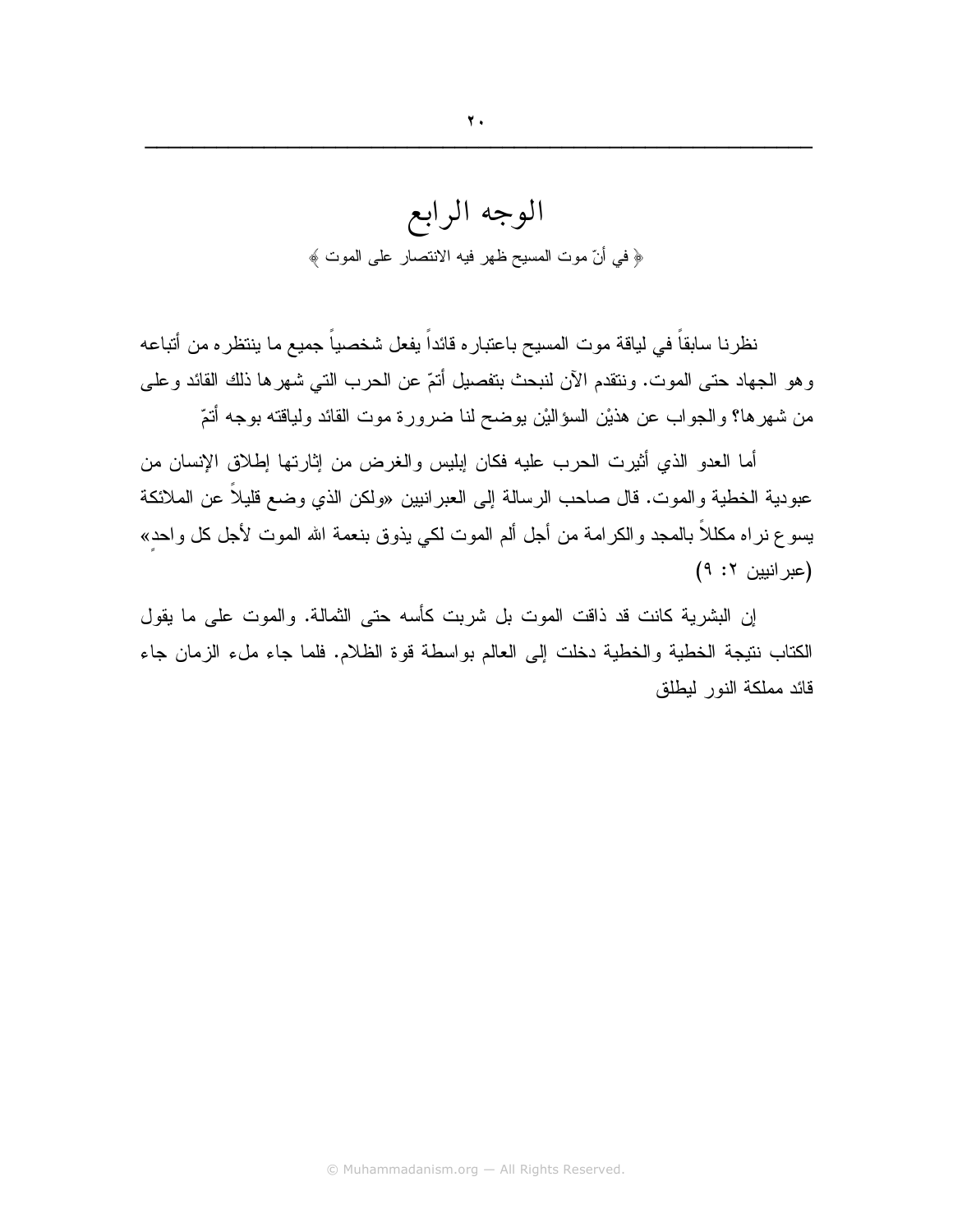الشعب الأسبر وكان لا بدِّ أن بشاطرٍ كل أسبر من أولئك الأسر ي في شر ب تلك الكأس حسبما ببَّنا سابقاً. وذلك سواء كنا نعتقد (١) أن الموت الطبيعي جعل عقاباً له على سقوطه (الذي لولاه لكان الإنسان بنتقل عند الفراغ من حياته على هذه الأرض إلى حالة مجيدة سعيدة) أو نعتقد (٢) أن صاحب الرسالة لم يقصد مجرد الموت الطبيعي وحد بل ما يتعلق به أيضاً من أمراض وألام وأهوال ومخاوف. وفي هذه الحالة يكون الإنسان قد فقد الموت الهنيء السعيد ــ الموت المصحوب بثقة وإيمان ورجاء وسرور. ومهما يكن فالأمر المهم هو أن قائد الخلاص كان لا بدّ له أن يذوق كأس الموت المر عن كل إنسان لكي يتغلب على الموت وينقذ البشرية من أهواله. فهذا ببين لنا السبب الذي من أجله شرب المسيح نلك الكأس المرة وعاني ميتة محفوفة بالأهوال والآلام والظلمات الروحية ــ بل ميتة ترتب عليها الشعور بانفصاله موقتاً عن أبيه السموي. وبعبارة أخرى إنه أراد أن يشرب حتى الثمالة لا كأس الموت الطبيعي فقط بل الموت المصحوب بالآلام والأهوال الناتجة عن خطية الإنسان ــ الموت الذي رئيسه إبليس لا الله

ولماذا؟ ألم يكن في وسع الله أن ينقذ البشر بمجرد عفوه عنهم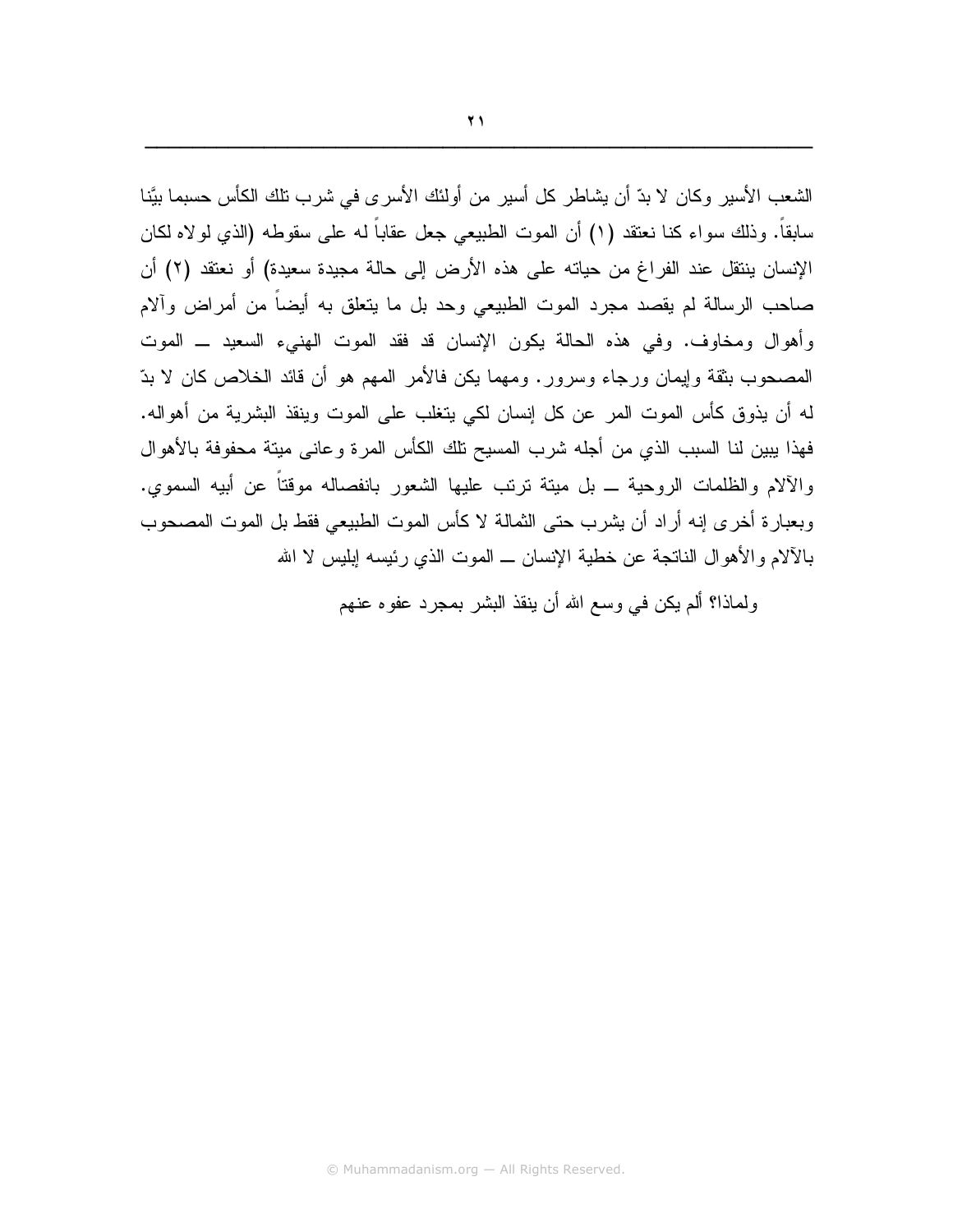ولكن علام الموت؟ ألا نقضي الحكمة على المنقذ أن يحتاط لحياته أيضاً حتى يتمكن من انتشال الهالك من خطر الهلاك

كلا. ليس الأمر كذلك دائماً. فإن كثيرين من المنقذين اضطروا أن يبذلوا حياتهم فعلاً لينقذوا حياة غيرهم ممن هم في خطر وهم عالمون إنهم بذلك يعرضون أنفسهم للموت. ففي هذه الحالة تظهر المحبة على أسماها وأنمّها كما أسلفنا. لذلك كان على المسيح أن يموت في محاولته إنقاذ البشر من عدوه الروحي أي الموت. ذلك بأن يطلق لذلك العدو الحرية النامة لإتيان كل ما يستطيعه ثم يقنعه بأنه مغلوب على أمره. وإلاَّ فإن ذلك العدو يدعى (١) أنه لم يستخدم كل قواه ولو استخدمها لحاز الانتصار (٢) أن نفس المقيدين بسلاسل نلك العبودية كانوا يدعون أن منقذهم لم يذق الآلام التي عانوها وهكذا تظل المسئلة غير مبتوتة من الوجهة الأدبية. فلهذيْن السببيْن فضل المسيح أن يجتاز في وسط وادي ظلال الموت من أوله إلى آخره ولا يصل إلى النور ثانية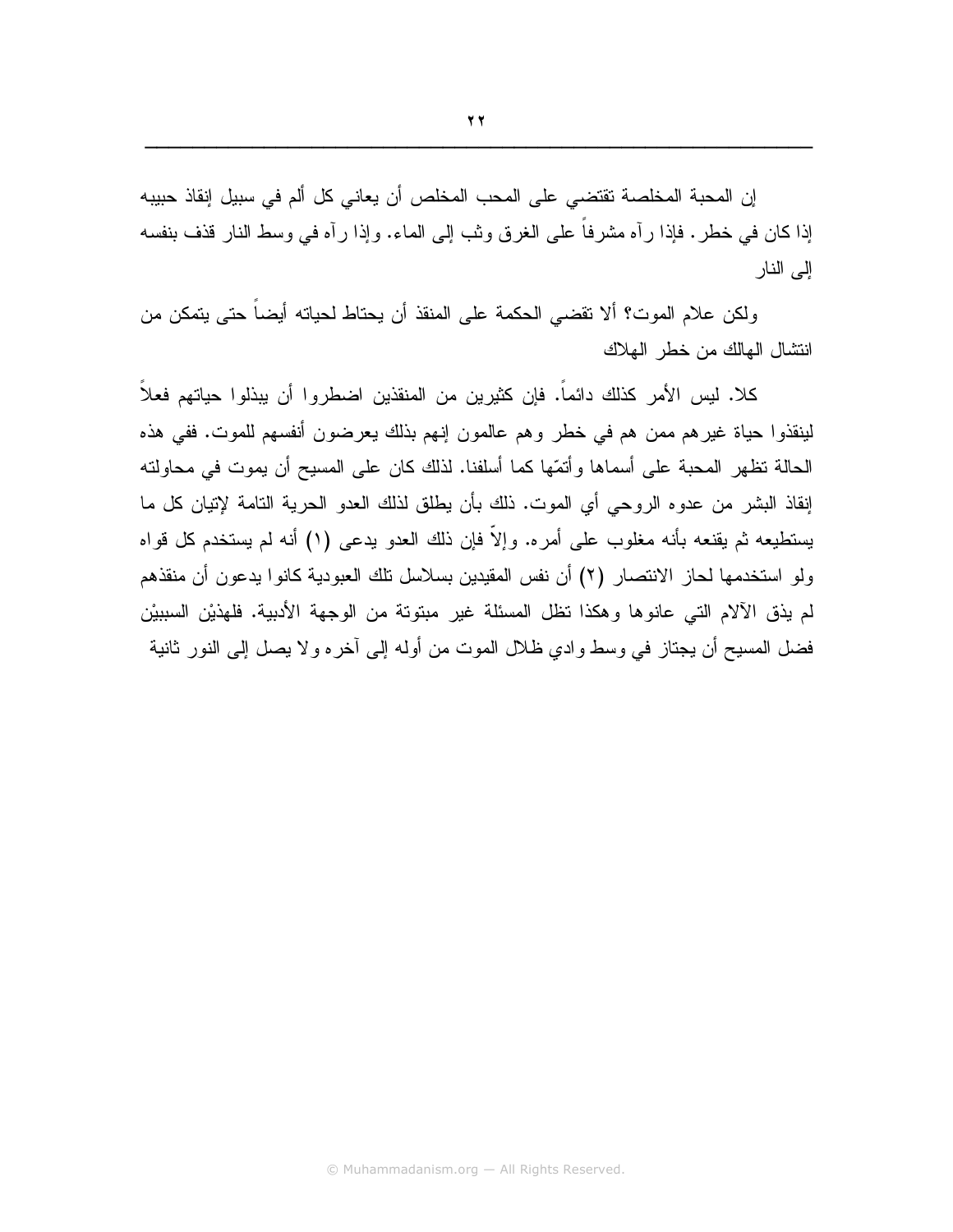$\mathbf{y}$ 

حتي يكون قد واجه كل أهواله وعانبي كل أوجاعه

فإبليس رب الموت أفرغ كل جهده في محاربة رب الخلاص ولكنه فشل. لذلك صار من السهل على أنباع ذلك القائد أن يجتازوا الثغرة التي شقها لهم قائدهم. فهو ذاق الموت عن كل إنسان. وكل إنسان يستطيع أن يغلب الموت بالإيمان به. قال الكتاب:

«فإذ قد تشارك الأولاد في اللحم والدم اشترك هو أيضـاً كذلك فيهما لكي يبيد بالموت ذاك الذي له سلطان الموت أي إبليس. ويعتق أولئك الذين خوفاً من الموت كانوا جميعاً كل حياتهم تحت العبودية» (٢: ١٤ و ١٥)

إن معنى هذا القول جلي واضح الآن. فالأولاد قد تشاركوا في اللحم والدم (مع كل الآلام النَّبي هي إرثهم) لذلك وجب أن يشاركهم قائدهم أيضـاً. (وكثيراً ما يسمى القائد جيشه في الحرب أولاده) وهكذا بالموت ـــ المشكل العظيم الذي قد شرحناه ـــ تمكن من التغلب على رب الموت وكسر شوكته وتبيان كونه وهو في منتهى قوته أضعف من الله ومن المؤمن الحقيقي. بهذه الطريقة تمكن قائد الخلاص من إنقاذ الذين كانوا يئنون تحت عبودية ملك الظلام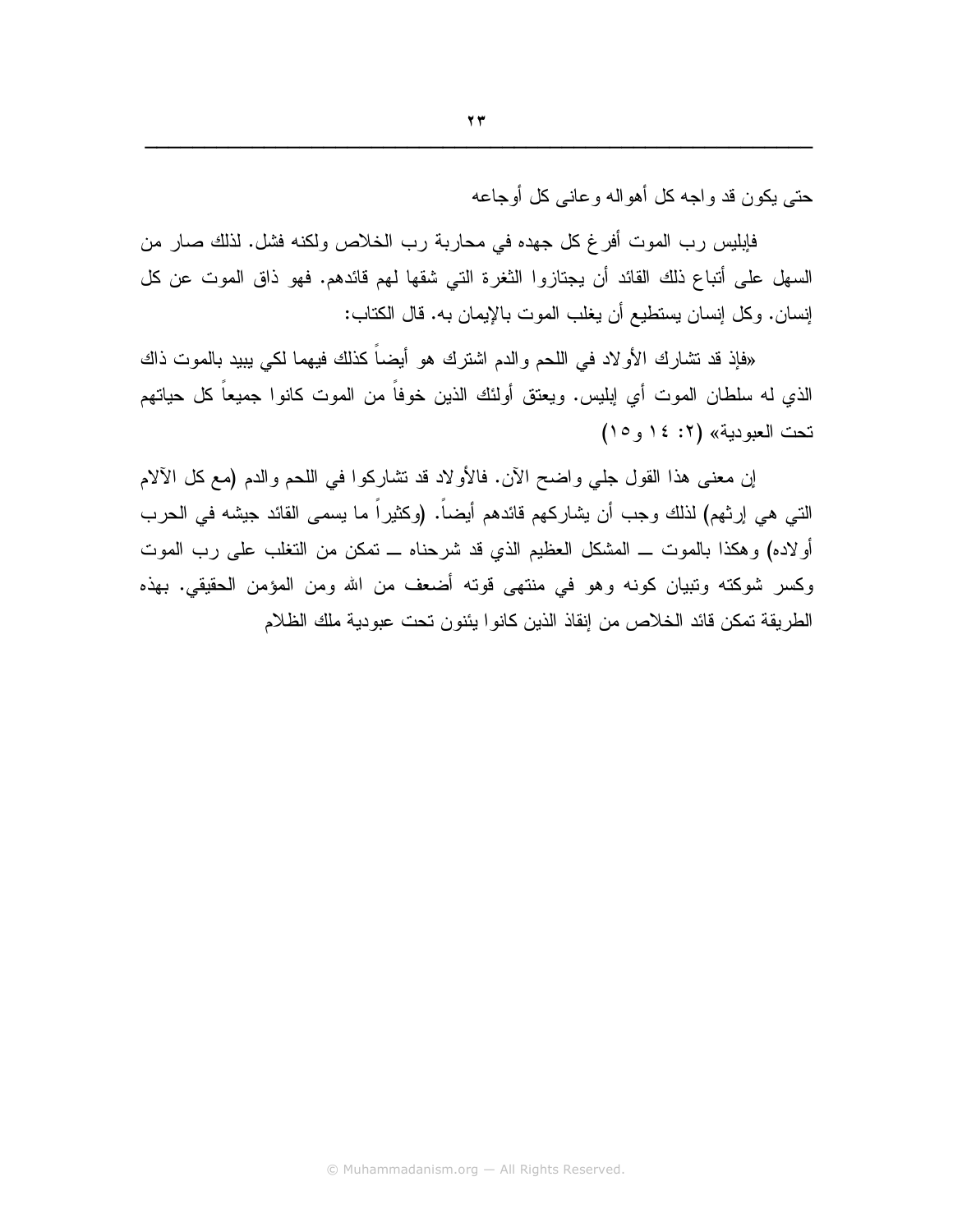فما أبسط المشكلة الأن. وما أقل حكمة الذين ينكرون موت المسيح بحجة أنه يدل على الضعف. فلقد رأينا وهن هذه الحجة الأن وعلمنا أن إنكار موت المسيح دليل على قصر نظر وضعف إدراك. إننا نفضل أن نرى المسيح مكللاً بإكليل المجد والكرامة وأن نراه قد أعطى اسماً فوق كل الأسماء على أن ننكر مونه بحجة أن ذلك شائن لمقامه!

#### $205$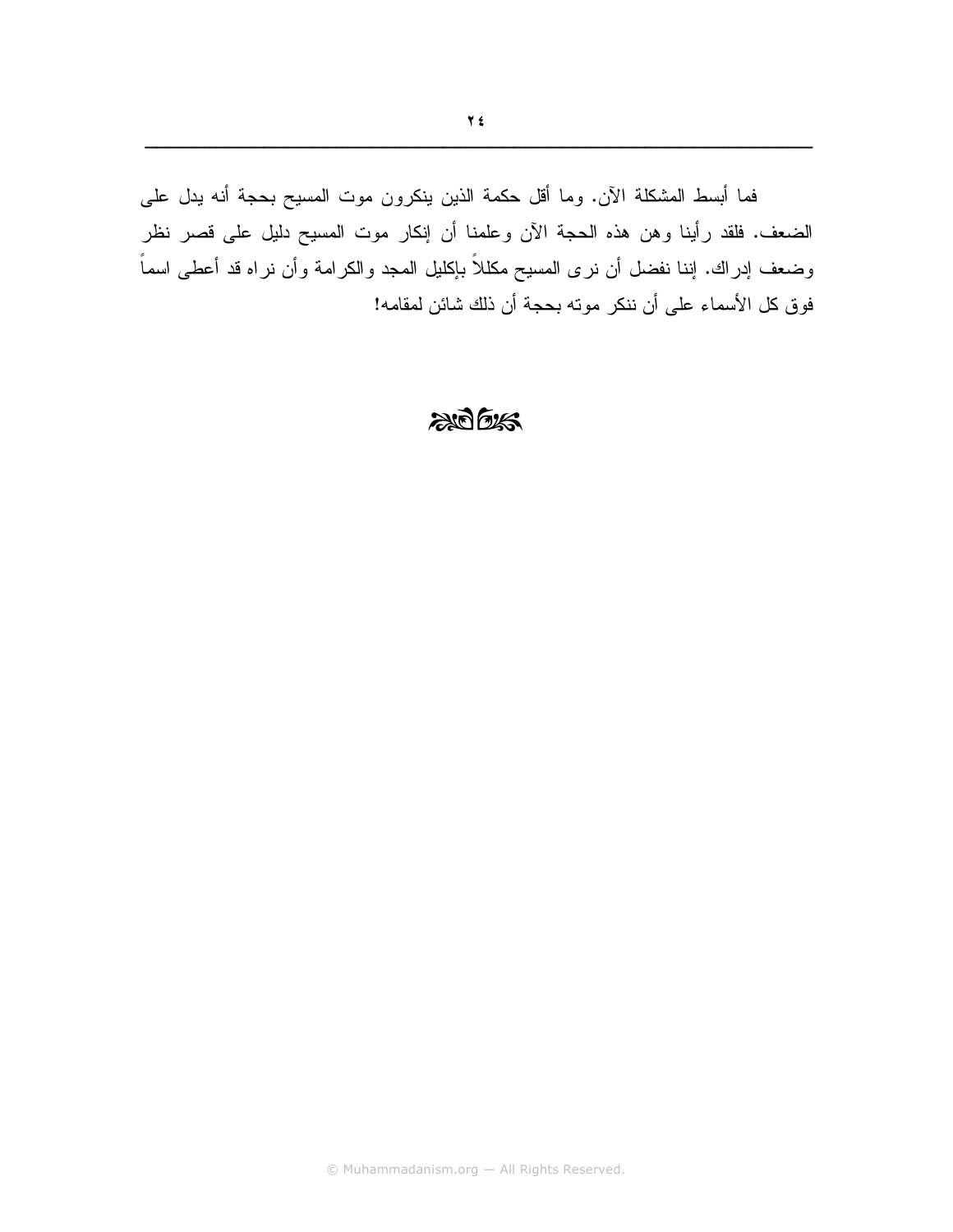الوجه الخامس ﴿ وَهُوَ الْأَعْظَمَ وَالْأَخْيَٰرِ ﴾

رأينا سابقاً أنه لم يكن مندوحة «للإنسان الكامل» ــ في محاربته الموت وسلطان الموت ـــ عن أن يموت هو نفسه

إلاَّ إن ألم الموت هو سبب الخطية، قال الكتاب «أين شوكتك يا موت؟... شوكة الموت هي الخطية» فالحرب التي شهر المسيح على الموت كانت حرباً على الخطية والإثم وعصيان شرائع الله. وهذه الحرب أيضاً قد اقتضت موت المخلص لعدة اعتبارات

#### (١) البار ضد العالم

لا يجهل أحد عاقبة الكثيرين من الذين يتبعون البر في هذا العالم ويسيرون بحسب نواميسه مهما كلفهم. فهم يضحون بكل مكسب ويتحملون كل خسارة ويقبلون كل هزء فينفر الناس منهم ويضطهدونهم وينبذونهم من الهيئة الاجتماعية. وكثيراً ما يعانون الشدائد ويتعرضون للموت. وهذا الموت منتهى ما يقاسون لأن العالم يكره البر الذي يبكت على الشر ويفعل كل ما في وسعه لمقاومته ونتيجة تلك المقاومة الموت. فالذي يضحي بأقل شيء في سبيل البر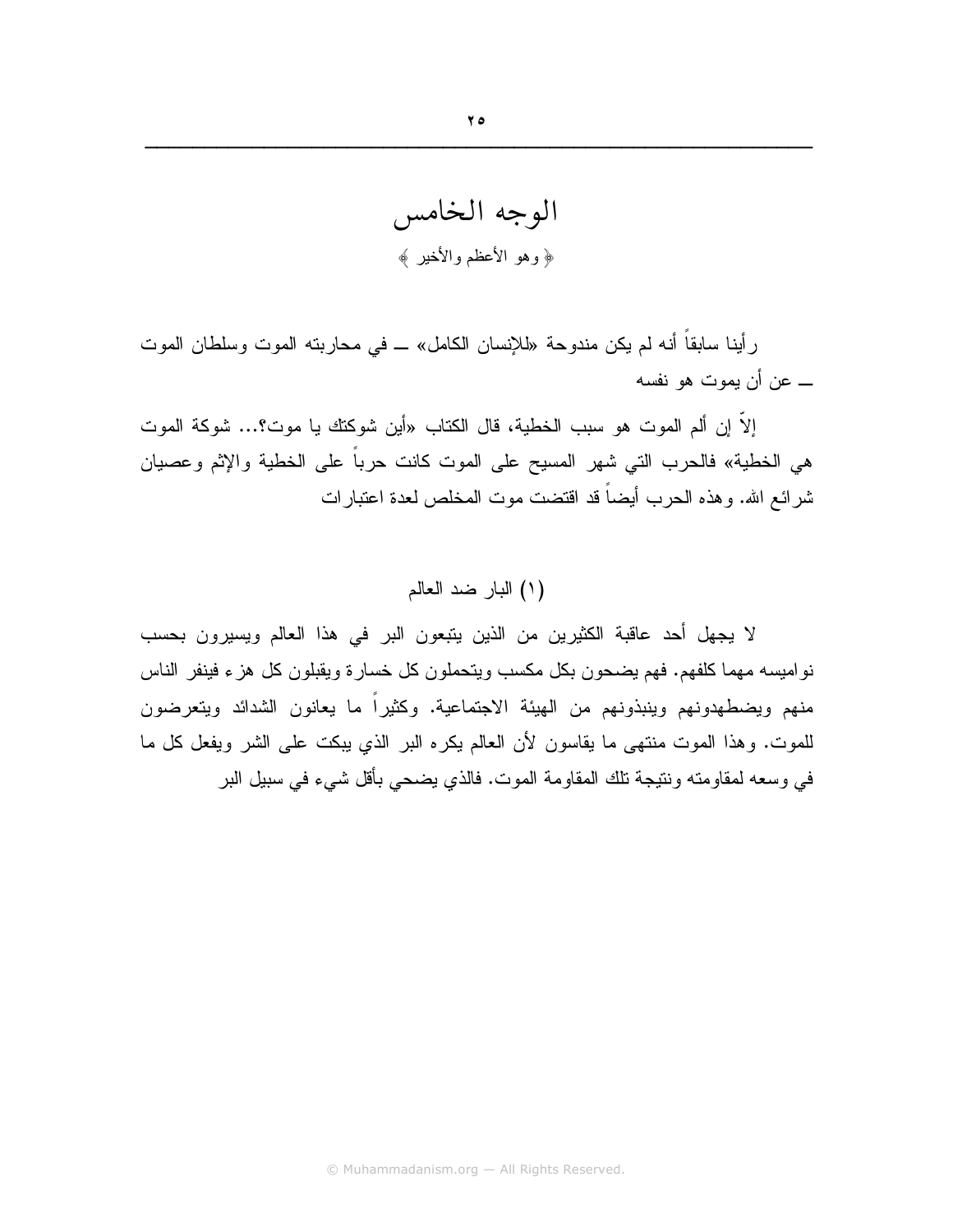يعاني الموت بهذا الاعتبار . وأما «الإنسان الكامل» فيجب أن يموت فعلاً وذلك بإثباته الأمر في نفسه. وهل يعقل أن يموت الشهيد إراحة لضميره ويحجم «الإنسان الكامل» عن أن يكون شهيد الشهداء؟ كلا! فلذلك كان لا بدّ للمسيح أن يموت بهذا الاعتبار

إن هذه الحقيقة لا يوضحها لنا الكتاب المقدس والاختبار فقط بل الفلاسفة أيضاً فقد ذكر أفلاطون في كتاب الجمهورية ما يكون من عاقبة الإنسان البار الذي يقاوم شرور هذا العالم غير منزاخ في شيء ولا محجم عن شيء ولا معتمد على شيء سوى بره. فمثل هذا الرجل يكون بينه وبين العالم شبه تجاذب وتدافع شديديْن فتكون النصرة الأدبية له والنصرة الجسدية لخصمه الذي لا يهمه إلاَّ أنْ تروى غليله بدمه. ولا شكَّ أن سقراط أوحى لأفلاطون بهذه الحقيقة بسيرته الفاضلة وموته في سبيل ضميره. على أن يسوع المسيح أكمل نبوة أفلاطون بحرفيتها. وهاك نصِّ ما قاله (أفلاطون) في كتابه المشهور بعنوان الجمهورية: \_

لنفرض أن العالم اتهم رجلًا هو أفضل الناس. فهل ترد عنه فضيلته تهمة شائنة؟ لا شكَّ أن الرجل العادل إذا ظنه الناس غير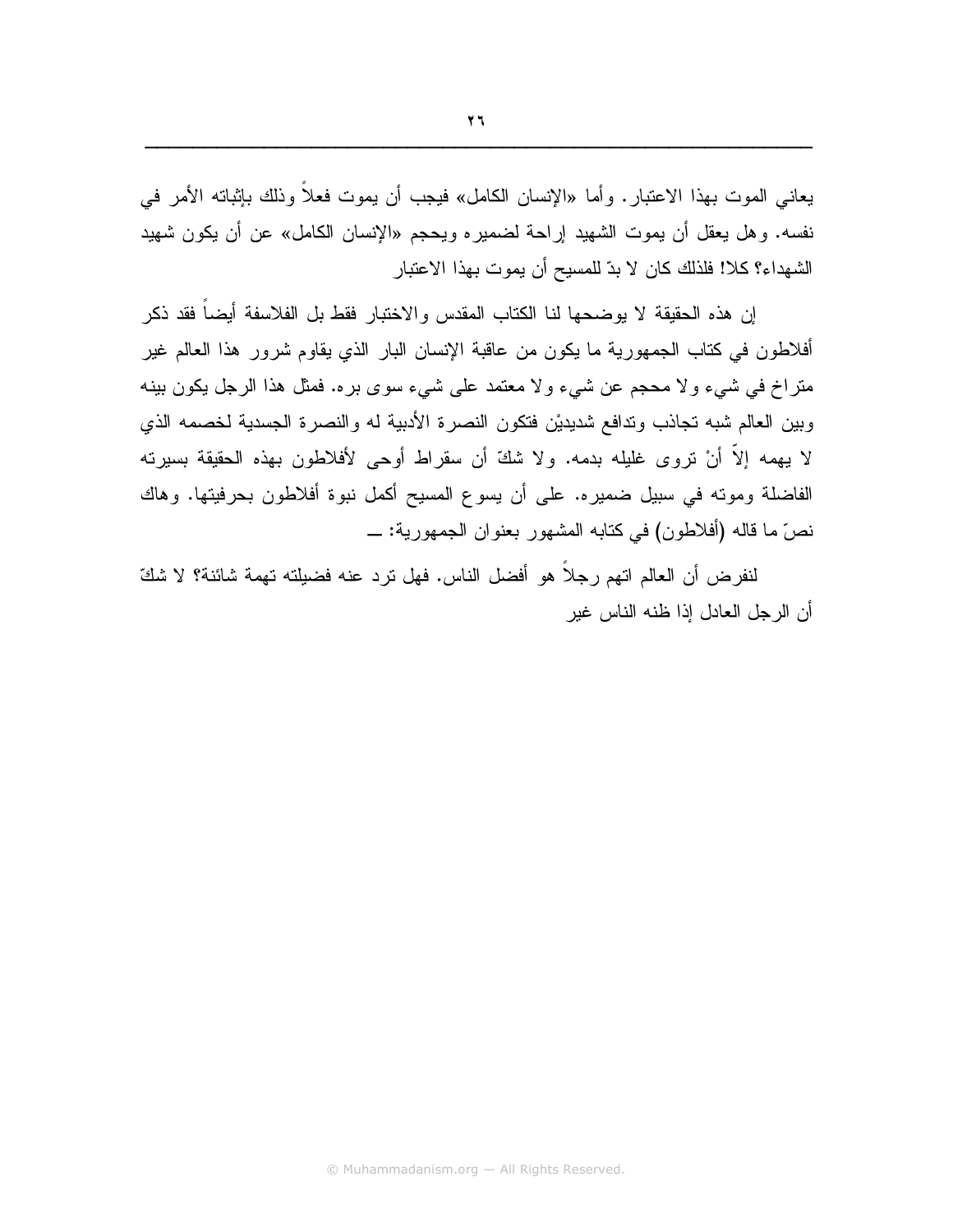عادل جلدوه وفقأو ا عينيه وصلبوه وأذاقوه جميع أنواع العذاب والهوان

وقد أدرك القارئ إذاً إن الجهاد بين البار «الكامل» وعالم الإثم ليس للمجاهد الأول سوى سلاح واحد وهو بره. فإذا اتخذ سلاحاً أخر غيره ضاعت مزيته وظل جهاده غير مجزى لأنه حالما بِترك الحيز الأدبـي ويعمد إلـي الـحيز المادي نزول هيبته. ولذلك لم يشأ المسيح أن يستعين بجيش على فو ات الشر (كما حاول ابليس أن يغويه على الجبل) أو بأعجوبة (كما حاول ابليس أن يغويه في جنسيماني وكما حاول اليهود أن يغووه وهو على الصليب). فهو احتمل تيار بغض العالم له بسيرة طاهرة وشهادة حقة. وقد استطاع العالم أن يميته جسدياً بسبب ذلك وفي الواقع أماته ولكنه قام من الموت وأثبت للعالم أجمع أن النصرة الأدبية هي نصرة تامة وأن النفس التي تربح النصر. بتلك الكيفية لا يمكن أن تهلك

فالقارئ يرى أن الموت الجسدي كان لا بدّ منه ليسوع المسيح بصفته ناصر البر الكامل

(٢) فضيحة الخطية ودينونتها لنفسها ينتج عما نقدم إن الخطية ظهرت على حقيقتها في ذلك الجهاد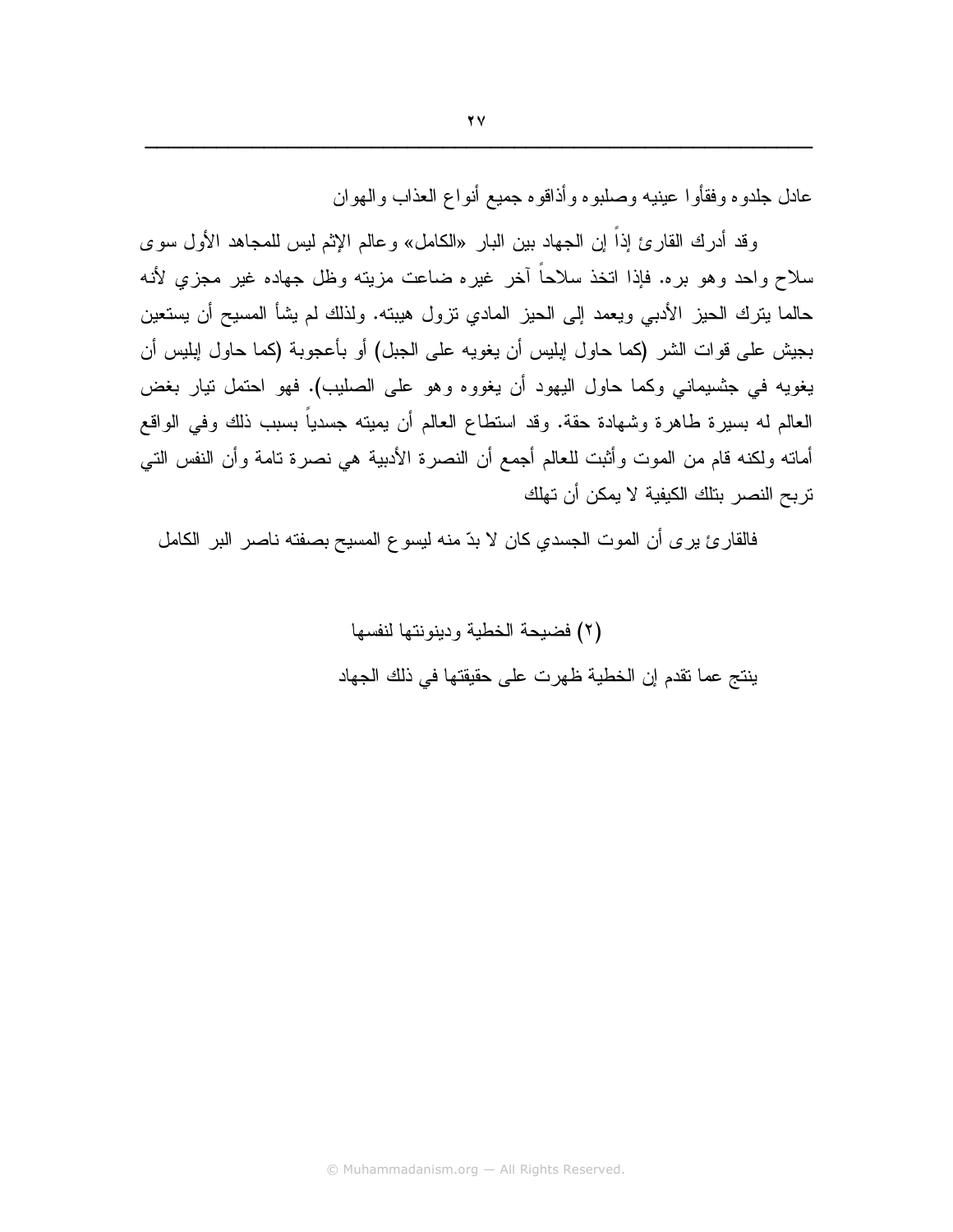المميت مع القدوس البار . فإنها كثيراً ما نحاول أن نتستر وتخفى فظاعتها وتظهر بمظهر الجمال ولكن حقيقتها ظهرت بصليب المسيح فإنها حاولت هنالك أن تميت إنساناً كان خالياً من الخطية. وبعبارة أخرى اجتهد الإثم أن يهلك البار الكامل وبالنالي أن يهلك البر نفسه فاجتمعت جميع الجرائم والآثام الفظيعة في الحملة التي وجهت على المسيح. وهكذا دانت الخطية نفسها بنفسها إذْ ماطت عن وجهها اللثام وانكشفت حقيقتها بأجلى بيان فإذ بها قتَّالة مهلكة مبغضبة شر. لذلك قال المسيح وهو على عتبة ذلك الصراع العظيم: «الآن دينونة هذا العالم. الآن يطرح رئيس هذا العالم خارجاً» (يوحنا ١٢: ٣١)

وكان ذلك بمثابة دينونة النفس للنفس وقد أتمها المسيح بجعله الخطية تظهر طبيعتها الحقيقية في شخصه. قال الكتاب إن الذي «لا يؤمن قد دين. وهذه هي الدينونة أن النور قد جاء إلى العالم وأحب الناس الظلمة أكثر من النور لأن أعمالهم كانت شريرة» (يوحنا ٣: ١٨)

أليس هذا (أي دينونة الخطية لنفسها) مفتاحاً لسر دينونة الله نفسه لها؟ إننا سننظر في هذه الوجهة أي دينونة الله لها في ما يأتي وإنما نقول هنا إن الله دان الخطية بجعله إياها ندين نفسها أى بسماحه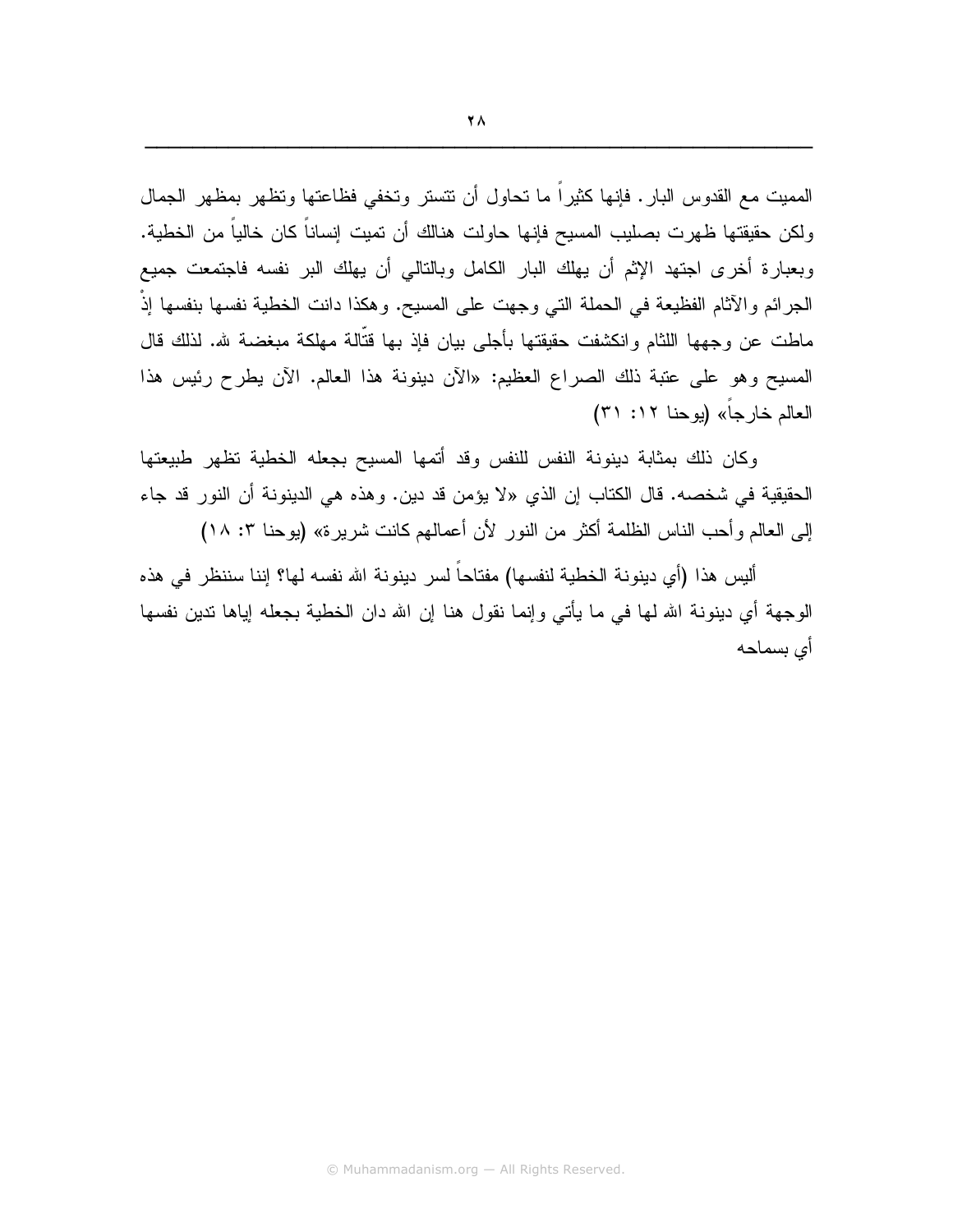لما أن تسكب جام غضبها على القدوس الكامل. فكأنها صلبت نفسها<sup>(١)</sup> إذا ذاك

وقد كان لا بدّ من دينونة الخطية ولم يكن يمكن أن نتم تلك الدينونة بطريقة أخرى. لذلك نرى مرة أخرى أن قائد البشر قدوس الله كان لا بدّ له من الموت

(٣) دبنونة الله للخطبة

رِ أينا أن طريقة دينونة الله للخطية كانت بتركه تفعل أقصبي ما تستطيعه بكلمته المتجسدة فلنوجه أفكارنا في الختام إلى الوجه الذي هو أسمى الكل وهو أن الله نفسه دان الخطية بالمسيح يسو ع و أنشأ كفارة لجنس الخطاة. جاء في رومية ٨: ٣ قوله: «إن الله إذ أرسل ابنه في شبه جسد الخطبة و لأجل الخطبة دان الخطبة في الجسد»

وبعبارة أخرى إن الجسد البشرى أخطأ والجسد البشرى أظهر دينونة الخطية. وقد بيِّنا سابقاً إن إثبات الدينونة لم يكن يمكن أن يتم

(١) جاء في يوحنا ٣: ١٤ إن الحية ــ رمز الخطية ــ رفعت على خشبة. فكأن الخطية سمرت على الصليب. ألسنا نرى هنا معنى تلك الأية التي أشكلت على كثيرين في ٢كو °: ٢١ حيث يُقال إن «الذي لم يعرف الخطية جعل خطية لأجلنا»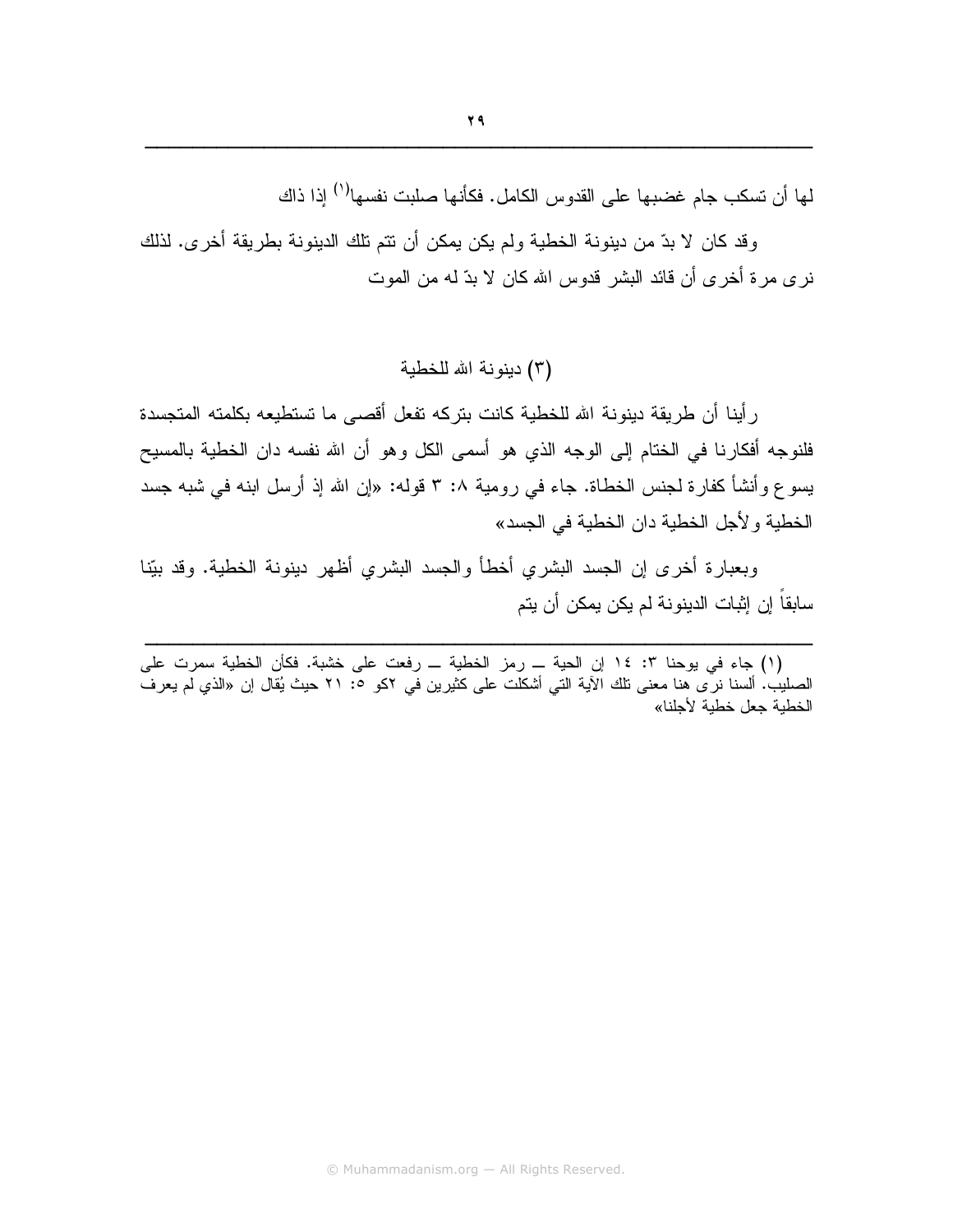إلاَّ علي ذاك الذي بمحبته ور أفته اتخذ جسداً بشر باً لـهذا الـغر ض عبنه. وكانت محبة الله المظهر ة في المسيح تقتضي هذا الأمر بعينه أي أن يثبت في نفسه برّه من جهة وفظاعة الخطية من جهة أخرى «بهذا قد عرفنا المحبة \_ إن ذاك وضع نفسه لأجلنا» (ابوحنا ٣: ١٦)

فالمسيح مات عن خطايانا ـــ «البار من أجل الأثمة ـــ لكن يقرِّبنا إلى الله» ( ابط ٣: ١٨) «الذي حمل هو نفسه خطايانا في جسده على الخشبة لكي نموت عن الخطايا فنحيا للبر» (ابط ٢:  $($ ۲٤

أجل. إن منتهى الحب الأسمى هو الذي اقتضىي كل ذلك ونفذه في نفسه. نقول إنه «اقتضبي ذلك» فقد قال الكتاب: «الذي قدمه الله كفارة بالإيمان بدمه لإظهار بره من أجل الصفح عن الخطايا السالفة بإمهال الله. لإظهار بره في الزمان الحاضر ليكون باراً ويبرر من هو الإيمان بېسو ۶ (رومېة ۲: ۲۰ و ۲۲)

ونقول إنه نفذ ذلك في نفسه لأن «الله كان في المسيح مصـالحـا الـعالم لنفسه» (٢كو ٥:  $(19$ 

فالقداسة الإلهية هي التي اقتضت الموت «لأن أجرة الخطية هي الموت» والمحبة الإلهية هي التي أخذت على عاتقها أن تثبت قداسة لم يكن لها مندوحة عن مو اجهة الموت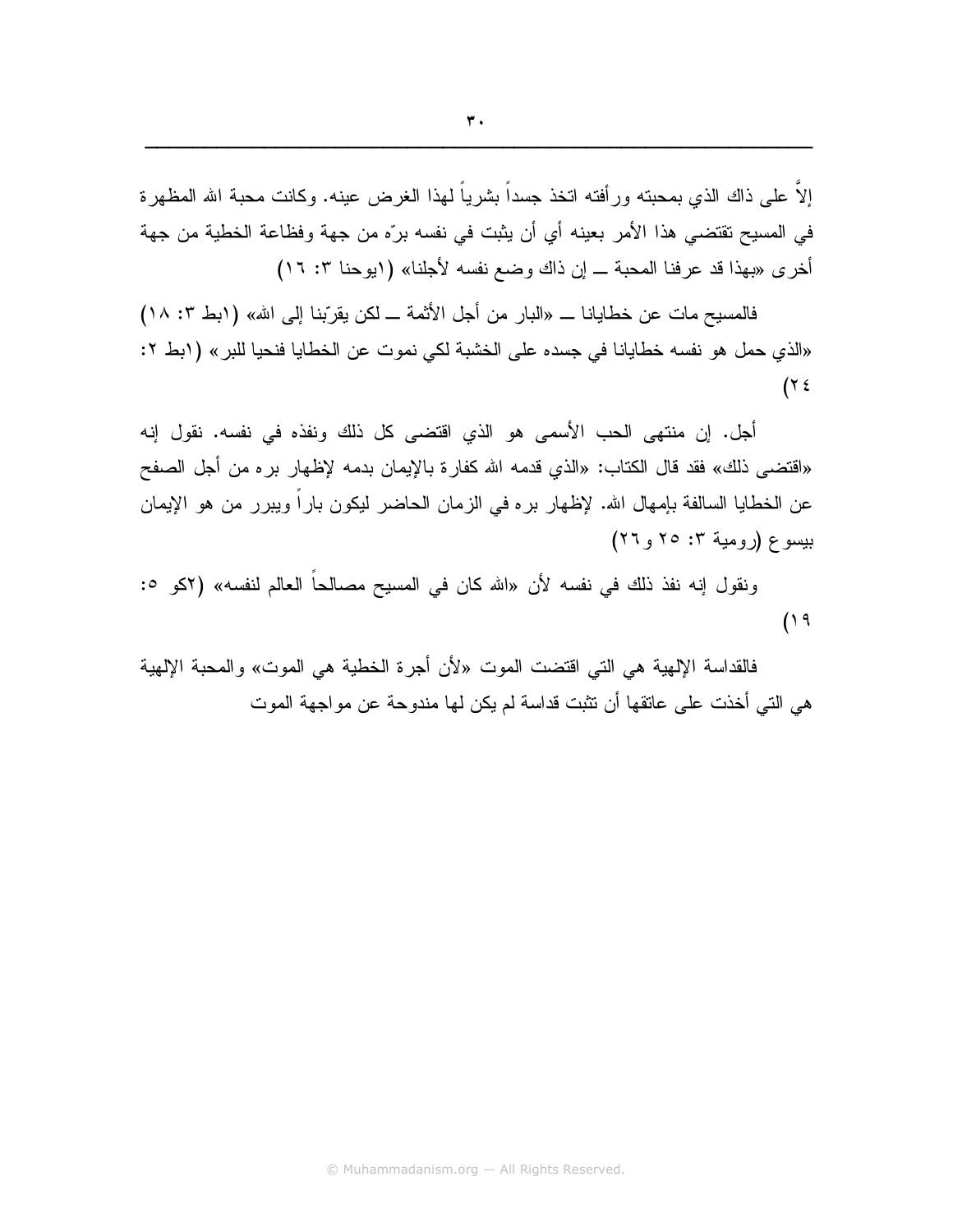ففي الصليب يصالح الله الخطاة. فيبرر الأثيم وتزول الخطية. ومن تأمل في الصليب بضمير حي أدرك حقيقة طبيعة الله المحب القدوس من ذلك العمل العظيم وعلم كنه البر وحقيقة الخطية وحقيقة نفسه. فيوافق إذْ ذاك على دينونة الله للخطية ولنفسه وبعمله هذا ينال المغفرة. ولماذا؟ إذْ لا يكون فيما بعد خطر من الخلط بين المغفرة وعدم الاكتراث للخطية الذي يقوي شوكة الخطية. بل إن الإنسان يعبد إذْ ذاك القداسة المتمثلة لعينيه فيصلب مع المسيح عن الخطية والعالم وإبلبس ويقوم معه أيضآ بالإيمان ويحيا لله وللقداسة فقط

#### ₩

فأعظم الخطاة يستطيع أن يجد سلاماً في الصليب إذْ مهما كثرت خطاياه فإن المسيح قد قابلها بعلاج يساويها ويزيد عند مصارعته للخطية نفسها ولأميرها. أجل إن أعظم المجرمين يستطيع أن يعادل نفسه بالإيمان بحامل خطاياه فيتخلص منها ويصبح من فئة المخلصين. أما من أحجم عن ذلك فهو في خطرٍ أن يعادل نفسه بمن قاوم المسيح أي أمير الخطية الذي حاول أن يهلك ذلك القدوس ولكن القدوس غلبه وسيبيده يوماً ما هو والذين لم يتشيعوا ضد الخطية وأمير ها مع ملك البر أي المسيح

#### $2075$